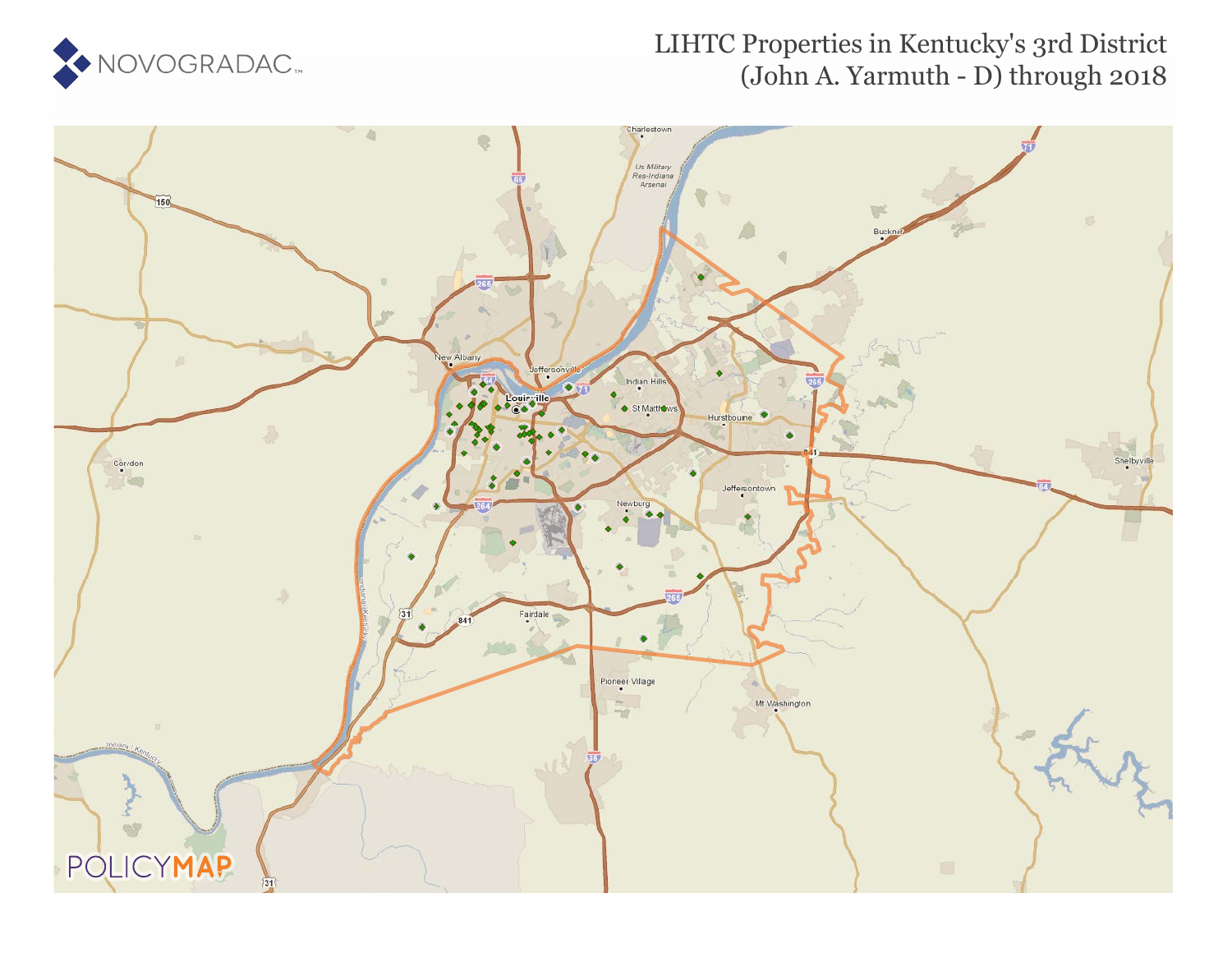| <b>Project Name</b>                                                          | <b>Address</b>                                  | <b>City</b>       | <b>State</b>           | <b>Zip Code</b> | Nonprofit<br><b>Sponsor</b> | <b>Allocation</b><br><b>Year</b> | <b>Annual</b><br><b>Allocated</b><br><b>Amount</b> | <b>Year Placed</b><br>in Service | <b>Construction Type</b> | <b>Total</b><br><b>Units</b> | Low<br><b>Income</b><br><b>Units</b> | <b>Rent or</b><br><b>Income</b><br><b>Ceiling</b> | <b>Credit</b><br>Percentage Bond               | Tax-<br><b>Exempt</b> | <b>HUD Multi-</b><br>Family<br><b>Financing/Rental</b><br><b>Assistance</b> |
|------------------------------------------------------------------------------|-------------------------------------------------|-------------------|------------------------|-----------------|-----------------------------|----------------------------------|----------------------------------------------------|----------------------------------|--------------------------|------------------------------|--------------------------------------|---------------------------------------------------|------------------------------------------------|-----------------------|-----------------------------------------------------------------------------|
| <b>WILLOW PLACE</b><br><b>APARTMENTS</b>                                     | <b>SHADY VILLA</b><br><b>DRIVE</b>              | <b>LOUISVILLE</b> | $\mathbf{K}\mathbf{Y}$ | 40219           | No                          | 2012                             | \$1,611,916                                        | 2013                             | Acquisition and Rehab 65 |                              | 65                                   | <b>50% AMGI</b>                                   | <b>Both 30%</b><br>and $70\%$<br>present value | No                    | No                                                                          |
| WOODBOURNE HOUSE WOODFORD<br><b>APARTMENTS</b>                               | <b>PLACE</b>                                    | <b>LOUISVILLE</b> | KY                     | 40204           | No                          | 2012                             | \$431,538                                          | 2013                             | Acquisition and Rehab 11 |                              | 11                                   | 50% AMGI                                          | 70 % present $\,$ No $\,$<br>value             |                       | No                                                                          |
| Parkland Scholar House -<br><b>AKA W. Louisville</b><br><b>Scholar House</b> | $1309$ CATALPA $\,$<br><b>STREET</b>            | <b>LOUISVILLE</b> | KY                     | 40211           | No                          | 2013                             | \$1,787,732                                        | 2013                             | Acquisition and Rehab 48 |                              | 48                                   | 50% AMGI                                          | 70 % present No<br>value                       |                       | No                                                                          |
| SHEPPARD SQUARE -<br><b>BLOCK B</b>                                          | <b>EAST JACOB</b><br><b>STREET</b>              | <b>LOUISVILLE</b> | KY                     | 40203           | $\mathbf {No}$              | Insufficient<br>Data             | \$945,000                                          | 2014                             | Acquisition and Rehab 60 |                              | 50                                   | 50% AMGI                                          | $70\,\%$ present $\,$ No value                 |                       | No                                                                          |
| LOUISVILLE HISTORIC W. MUHAMMAD LOUISVILLE<br><b>RISING 2014</b>             | ALI BLVD.                                       |                   | KY                     | 40212           | $\mathbf{N}\mathbf{o}$      | Insufficient<br>Data             | \$574,737                                          | 2015                             | Acquisition and Rehab 40 |                              | 40                                   | 50% AMGI                                          | 70 % present No<br>value                       |                       | No                                                                          |
| SHEPPARD EF                                                                  | CAMP<br>$\,$ EDWARDS WAY $\,$ LOUISVILLE        |                   | KY                     | 40203           | No                          | Insufficient<br>Data             | \$800,000                                          | 2015                             | Acquisition and Rehab 66 |                              | 57                                   | 50% AMGI                                          | $70\,\%$ present $\,$ No value                 |                       | No                                                                          |
| SHEPPARD PCC                                                                 | <b>SOUTH</b><br><b>HANCOCK</b><br><b>STREET</b> | <b>LOUISVILLE</b> | KY                     | 40203           | No                          | 2015                             | \$1,600,000                                        | 2016                             | Acquisition and Rehab 32 |                              | 32                                   | 50% AMGI                                          | 70 % present<br>value                          |                       | $\rm\thinspace No$                                                          |
| 119 W ST CATHERINE<br>ST                                                     | 119 W ST<br><b>CATHERINE ST</b>                 | LOUISVILLE        | KY                     | 40203           |                             | 1990                             | \$0                                                | Insufficient<br>Data             | Not Indicated            | 3                            | $\mathbf{3}$                         |                                                   | Not<br>Indicated                               |                       |                                                                             |
| 2112 GREENWOOD AVE GREENWOOD                                                 | 2112<br>AVE                                     | LOUISVILLE        | KY                     | 40210           |                             | 1990                             | \$0                                                | Insufficient<br>Data             | Not Indicated            | $\mathbf{1}$                 | $\mathbf{1}$                         |                                                   | Not<br>Indicated                               |                       |                                                                             |
| 2223 W KENTUCKY ST                                                           | 2223 W<br><b>KENTUCKY ST</b>                    | <b>LOUISVILLE</b> | KY                     | 40210           |                             | 1990                             | \$0                                                | Insufficient<br>Data             | Not Indicated            | $\mathbf{1}$                 | -1                                   |                                                   | Not<br>Indicated                               |                       |                                                                             |
| 2307 GREENWOOD<br><b>AVE</b>                                                 | 2307<br><b>GREENWOOD</b><br>AVE                 | <b>LOUISVILLE</b> | KY                     | 40210           |                             | 1990                             | \$0                                                | Insufficient<br>Data             | Not Indicated            | $\mathbf{1}$                 | -1                                   |                                                   | Not<br>Indicated                               |                       |                                                                             |
| 2721 W JEFFERSON ST                                                          | $2721\,\mathrm{W}$ $$\tt LCUISVILLE$$           |                   | $\mathbf{K}\mathbf{Y}$ | 40212           |                             | 1990                             | $\$0$                                              | Insufficient<br>Data             | Not Indicated            | $\mathbf{2}$                 | $\boldsymbol{2}$                     |                                                   | Not<br>Indicated                               |                       |                                                                             |
| 310 S 28TH ST                                                                | 310 S 28TH ST LOUISVILLE                        |                   | KY                     | 40212           |                             | 1990                             | \$0                                                | Insufficient<br>Data             | Not Indicated            | $\mathbf{2}$                 | $\mathbf{2}$                         |                                                   | Not<br>Indicated                               |                       |                                                                             |

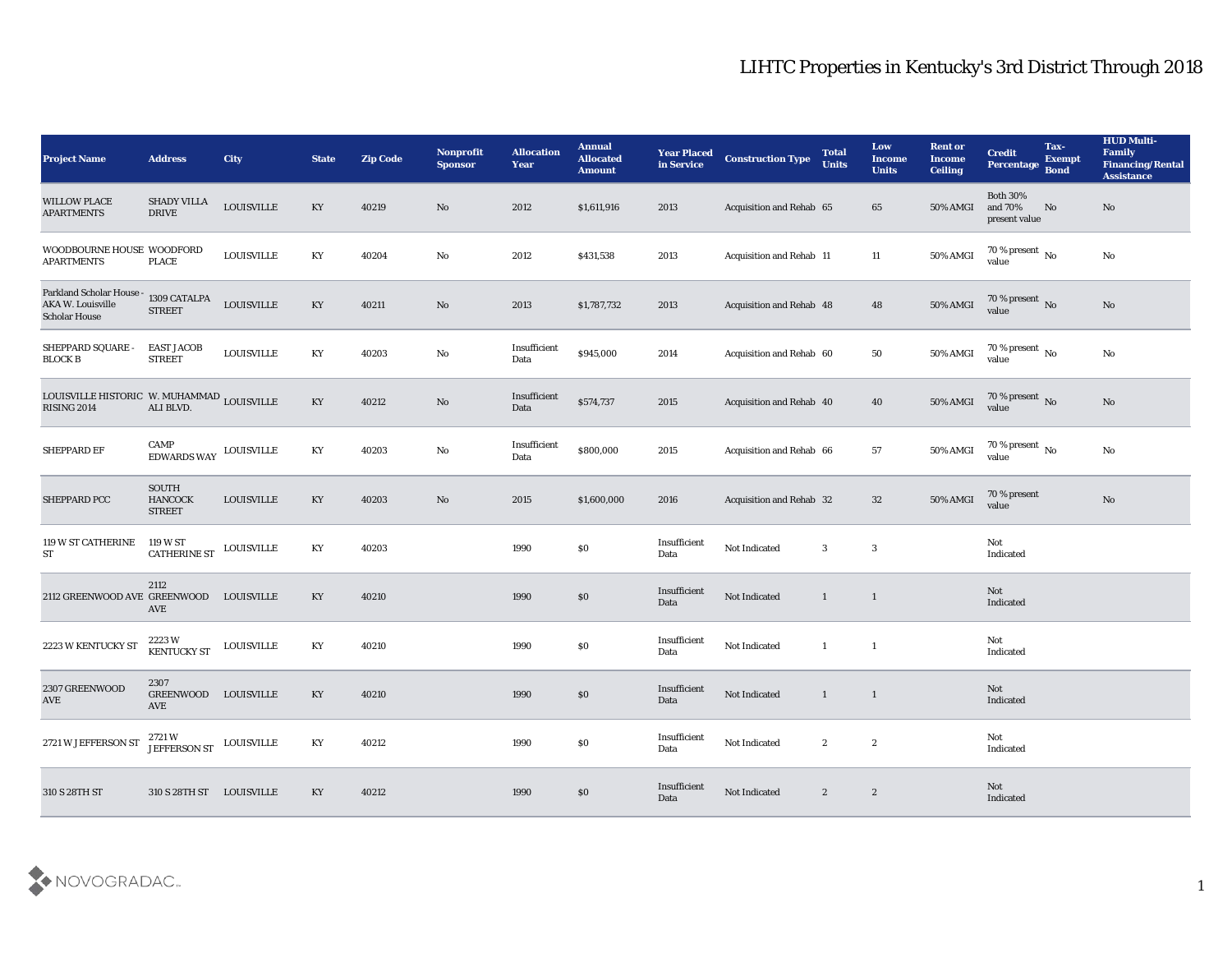| <b>Project Name</b>          | <b>Address</b>                                   | City               | <b>State</b>           | <b>Zip Code</b> | Nonprofit<br><b>Sponsor</b> | <b>Allocation</b><br><b>Year</b> | <b>Annual</b><br><b>Allocated</b><br><b>Amount</b> | <b>Year Placed<br/>in Service</b> | <b>Construction Type</b> | <b>Total</b><br><b>Units</b>               | Low<br><b>Income</b><br><b>Units</b> | <b>Rent or</b><br><b>Income</b><br><b>Ceiling</b> | <b>Credit</b><br>Percentage           | Tax-<br><b>Exempt</b><br><b>Bond</b> | <b>HUD Multi-</b><br>Family<br><b>Financing/Rental</b><br><b>Assistance</b> |
|------------------------------|--------------------------------------------------|--------------------|------------------------|-----------------|-----------------------------|----------------------------------|----------------------------------------------------|-----------------------------------|--------------------------|--------------------------------------------|--------------------------------------|---------------------------------------------------|---------------------------------------|--------------------------------------|-----------------------------------------------------------------------------|
| <b>GRAND COURT</b>           | <b>3108 GRAND</b><br>$\operatorname{AVE}$        | ${\tt LOUISVILLE}$ | KY                     | 40211           |                             | 1992                             | \$0                                                | Insufficient<br>Data              | Not Indicated            | 10                                         | 10                                   |                                                   | Not<br>Indicated                      |                                      |                                                                             |
| 3228 W KENTUCKY ST           | 3228 W<br>KENTUCKY ST                            | ${\tt LOUISVILLE}$ | KY                     | 40211           |                             | 1990                             | $\$0$                                              | Insufficient<br>Data              | Not Indicated            | $\mathbf{1}$                               | $\mathbf{1}$                         |                                                   | Not<br>Indicated                      |                                      |                                                                             |
| 451 S 34TH ST                | 451 S 34TH ST                                    | LOUISVILLE         | KY                     | 40212           |                             | 1990                             | \$0                                                | Insufficient<br>Data              | Not Indicated            | 11                                         | 11                                   |                                                   | Not<br>Indicated                      |                                      |                                                                             |
| 1536 HEMLOCK ST              | $1536\text{ HEMLOCK}\quad\text{LOUISVILLE}\quad$ |                    | KY                     | 40211           |                             | 1990                             | $\$0$                                              | Insufficient<br>Data              | Not Indicated            | $\boldsymbol{2}$                           | $\boldsymbol{2}$                     |                                                   | Not<br>Indicated                      |                                      |                                                                             |
| 4408 BELRAD DR               | $4408$ BELRAD<br>$\mathbf{D}\mathbf{R}$          | <b>LOUISVILLE</b>  | KY                     | 40218           |                             | 1990                             | \$0                                                | Insufficient<br>Data              | Not Indicated            | $\overline{4}$                             | $\overline{\mathbf{4}}$              |                                                   | Not<br>Indicated                      |                                      |                                                                             |
| 1155 S 28TH ST               | 1155 S 28TH ST LOUISVILLE                        |                    | KY                     | 40211           |                             | 1991                             | \$0                                                | Insufficient<br>Data              | Not Indicated            | 10                                         | 10                                   |                                                   | Not<br>Indicated                      |                                      |                                                                             |
| 3242 LARKWOOD AVE LARKWOOD   | 3242<br>AVE                                      | <b>LOUISVILLE</b>  | KY                     | 40212           |                             | 1990                             | \$0                                                | 1990                              | Not Indicated            | $\mathbf{3}$                               | 3                                    |                                                   | Not<br>Indicated                      |                                      |                                                                             |
| RUSSELL PHASE I,<br>LTD.     | W. JEFFERSON LOUISVILLE<br>ST.                   |                    | $\mathbf{K}\mathbf{Y}$ | 40203           | $\mathbf {No}$              | 1990                             | \$141,795                                          | 1991                              | Acquisition and Rehab 26 |                                            | 26                                   | 50% AMGI                                          | Not<br>Indicated                      | $\rm No$                             | No                                                                          |
| 4132 GREENWOOD AVE GREENWOOD | 4132<br>AVE                                      | LOUISVILLE         | KY                     | 40211           |                             | 1990                             | \$0\$                                              | 1991                              | Not Indicated            | $\overline{4}$                             | $\overline{4}$                       |                                                   | Not<br>Indicated                      |                                      |                                                                             |
| HIGHLAND COURTS I            | $^{1720}_{\rm RICHMOND\,DR}$ LOUISVILLE          |                    | KY                     | 40205           |                             | 1990                             | \$0\$                                              | 1991                              | Not Indicated            | 24                                         | 24                                   |                                                   | Not<br>Indicated                      |                                      |                                                                             |
| 1004 E KENTUCKY ST           | 1004 E<br><b>KENTUCKY ST</b>                     | LOUISVILLE         | KY                     | 40204           |                             | 1991                             | \$0                                                | 1991                              | Not Indicated            | $\mathbf{1}$                               | $\mathbf{1}$                         |                                                   | Not<br>Indicated                      |                                      |                                                                             |
| 4018 VERMONT AVE             | 4018 VERMONT LOUISVILLE<br>$\operatorname{AVE}$  |                    | $\mathbf{K}\mathbf{Y}$ | 40211           |                             | 1991                             | $\$0$                                              | 1991                              | Not Indicated            | $\overline{4}$<br>$\overline{\phantom{a}}$ |                                      |                                                   | $\operatorname{\bf Not}$<br>Indicated |                                      |                                                                             |
| 4860 FEGENBUSH LN            | $4860$ $$\,{\rm EGENBUSH\,LN}\,$ LOUISVILLE      |                    | $\mathbf{K}\mathbf{Y}$ | 40228           |                             | 1991                             | $\$0$                                              | 1991                              | Not Indicated            | 40                                         | 40                                   |                                                   | Not<br>Indicated                      |                                      |                                                                             |

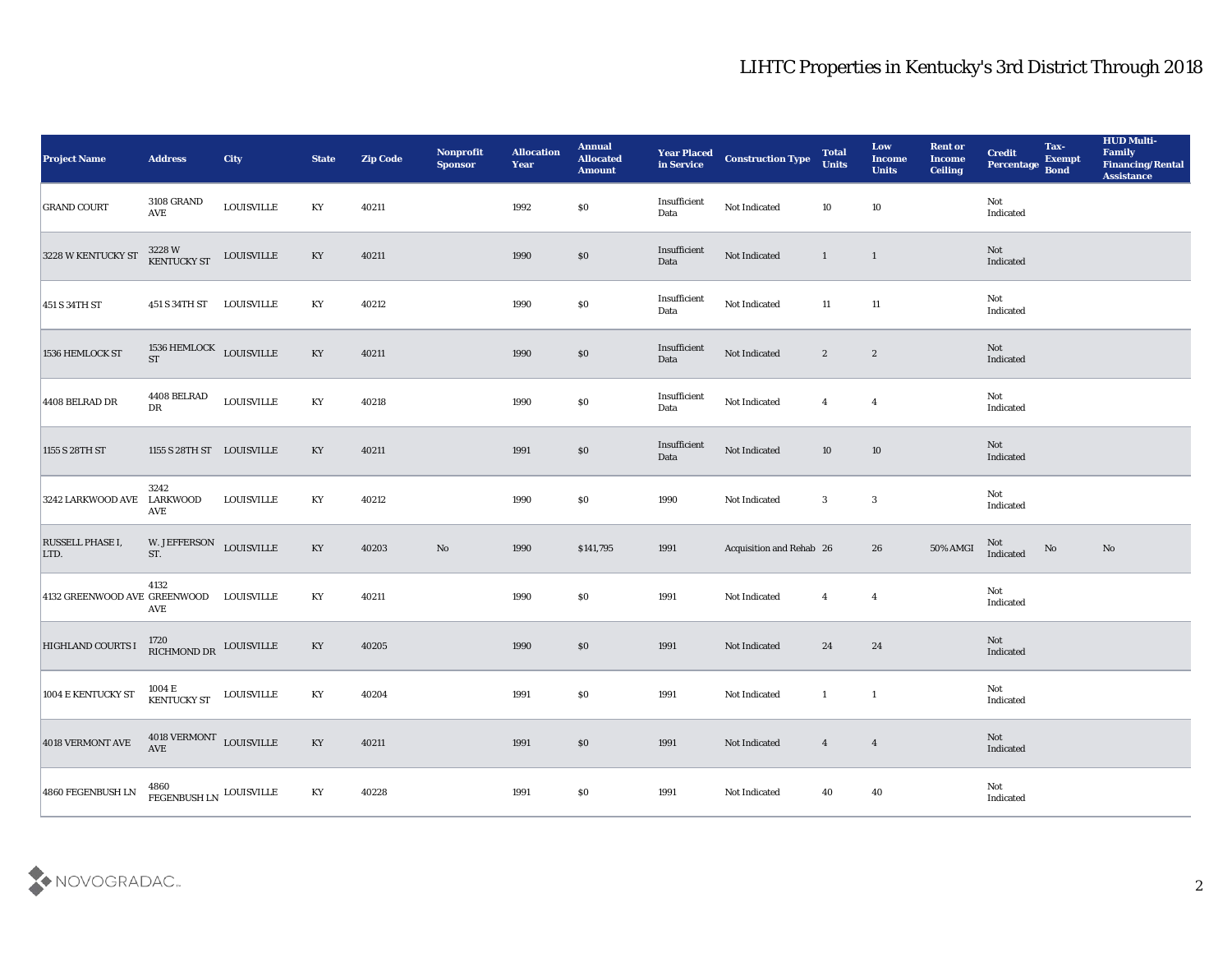| <b>Project Name</b>                                       | <b>Address</b>                       | <b>City</b>        | <b>State</b>           | <b>Zip Code</b> | Nonprofit<br><b>Sponsor</b> | <b>Allocation</b><br>Year | <b>Annual</b><br><b>Allocated</b><br><b>Amount</b> | <b>Year Placed</b><br>in Service | <b>Construction Type</b>                                                                       | <b>Total</b><br><b>Units</b> | Low<br><b>Income</b><br><b>Units</b> | <b>Rent or</b><br><b>Income</b><br><b>Ceiling</b> | <b>Credit</b><br>Percentage | Tax-<br><b>Exempt</b><br><b>Bond</b> | <b>HUD Multi-</b><br>Family<br><b>Financing/Rental</b><br><b>Assistance</b> |
|-----------------------------------------------------------|--------------------------------------|--------------------|------------------------|-----------------|-----------------------------|---------------------------|----------------------------------------------------|----------------------------------|------------------------------------------------------------------------------------------------|------------------------------|--------------------------------------|---------------------------------------------------|-----------------------------|--------------------------------------|-----------------------------------------------------------------------------|
| 501 E LIBERTY ST                                          | 501 E LIBERTY<br>ST                  | <b>LOUISVILLE</b>  | KY                     | 40202           |                             | 1991                      | \$0                                                | 1991                             | Not Indicated                                                                                  | 24                           | 24                                   |                                                   | Not<br>Indicated            |                                      |                                                                             |
| 5503 LODEMA WAY                                           | 5503 LODEMA<br>WAY                   | ${\tt LOUISVILLE}$ | KY                     | 40219           |                             | 1991                      | $\$0$                                              | 1991                             | Not Indicated                                                                                  | 20                           | $\overline{\mathbf{4}}$              |                                                   | Not<br>Indicated            |                                      |                                                                             |
| 922 S 6TH ST                                              | 922 S SIXTH ST LOUISVILLE            |                    | KY                     | 40203           |                             | 1991                      | $\$0$                                              | 1991                             | Not Indicated                                                                                  | $\mathbf{1}$                 | $\overline{1}$                       |                                                   | Not<br>Indicated            |                                      |                                                                             |
| <b>BRENTWOOD</b><br><b>APARTMENTS II</b>                  | POWELL AVE.                          | <b>FLATWOODS</b>   | KY                     | 40299           | $\mathbf {No}$              | 1990                      | $\$0$                                              | 1991                             | Acquisition and Rehab 24                                                                       |                              | 24                                   | 50% AMGI                                          | Not<br>Indicated            | $\mathbf{N}\mathbf{o}$               | $\rm\thinspace No$                                                          |
| <b>RUSSELL</b><br><b>REDEVELOPMENT</b><br><b>PHASE II</b> | W. JEFFERSON LOUISVILLE<br>ST.       |                    | $\mathbf{K}\mathbf{Y}$ | 40203           | $\mathbf{N}\mathbf{o}$      | 1990                      | \$0                                                | 1992                             | Both New Construction 28<br>and $A/R$                                                          |                              | 28                                   | 50% AMGI                                          | Not<br>Indicated            | No                                   | No                                                                          |
| 107 FENLEY AVE                                            | 107 FENLEY AVE LOUISVILLE            |                    | KY                     | 40207           |                             | 1991                      | $\$0$                                              | 1992                             | Not Indicated                                                                                  | 25                           | 25                                   |                                                   | Not<br>Indicated            |                                      |                                                                             |
| 1939 CEDAR ST                                             | 1939 CEDAR ST LOUISVILLE             |                    | KY                     | 40203           |                             | 1991                      | $\$0$                                              | 1992                             | Not Indicated                                                                                  | $\mathbf{2}$                 | $\boldsymbol{2}$                     |                                                   | Not<br>Indicated            |                                      |                                                                             |
| 2907 W MUHAMMAD<br><b>ALI BLVD</b>                        | 2907W<br><b>MUHAMMAD</b><br>ALI BLVD | <b>LOUISVILLE</b>  | KY                     | 40212           |                             | 1991                      | \$0                                                | 1992                             | Not Indicated                                                                                  | $\mathbf{1}$                 | $\mathbf{1}$                         |                                                   | Not<br>Indicated            |                                      |                                                                             |
| 610 W OAK ST                                              | 610 W OAK ST                         | LOUISVILLE         | KY                     | 40203           |                             | 1991                      | $\$0$                                              | 1992                             | Not Indicated                                                                                  | $\mathbf{3}$                 | $\mathbf{3}$                         |                                                   | Not<br>Indicated            |                                      |                                                                             |
| HAMPTON PLACE<br>APARTMENTS PHASE I ST.                   | W. MADISON                           | <b>LOUISVILLE</b>  | KY                     | 40203           | $\mathbf{No}$               | 1990                      | $\$0$                                              | 1992                             | Acquisition and Rehab 150                                                                      |                              | 113                                  | 50% AMGI                                          | Not<br>Indicated            | $\mathbf {No}$                       | No                                                                          |
| <b>SIXTH AND OAK</b><br><b>APARTMENTS</b>                 | S. 6TH ST.                           | <b>LOUISVILLE</b>  | KY                     | 40202           | No                          | 1991                      | \$23,827                                           | 1992                             | Both New Construction 6<br>and $\ensuremath{\mathrm{A}}\xspace/\ensuremath{\mathrm{R}}\xspace$ |                              | $6\phantom{.0}$                      | $50\%$ AMGI                                       | Not<br>Indicated            | No                                   | No                                                                          |
| 2108 HALE AVE                                             | 2108 HALE AVE LOUISVILLE             |                    | KY                     | 40210           |                             | 1991                      | $\$0$                                              | 1993                             | Not Indicated                                                                                  | $\mathbf{1}$                 | $\qquad \qquad 1$                    |                                                   | Not<br>Indicated            |                                      |                                                                             |
| <b>ORMSBY COURT</b><br><b>APARTMENTS</b>                  | 213 E ORMSBY<br>$\operatorname{AVE}$ | ${\tt LOUISVILLE}$ | $\mathbf{K}\mathbf{Y}$ | 40203           |                             | 1991                      | $\$0$                                              | 1993                             | Not Indicated                                                                                  | 8                            | $8\phantom{1}$                       |                                                   | Not<br>Indicated            |                                      |                                                                             |

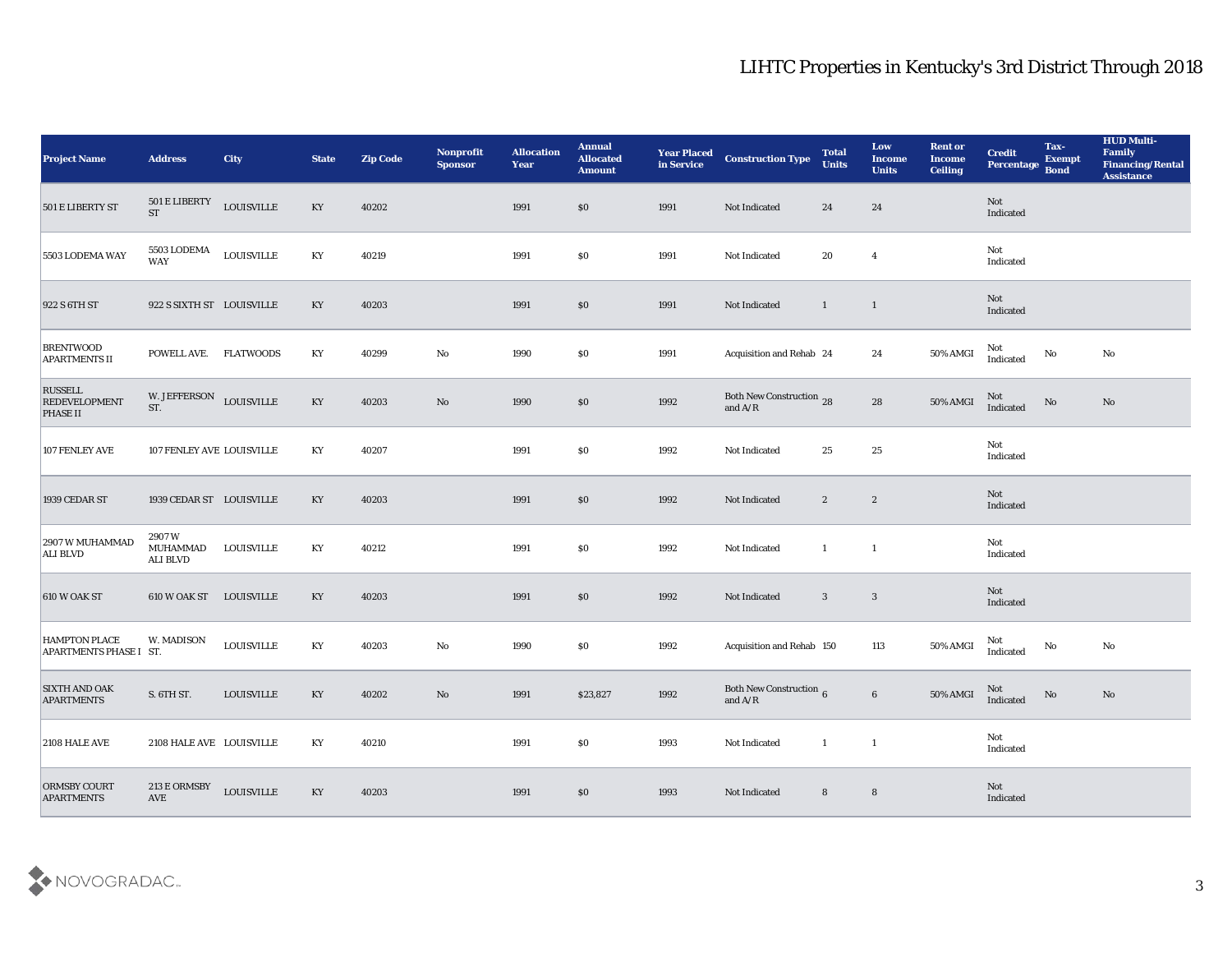| <b>Project Name</b>                                        | <b>Address</b>                                  | <b>City</b>        | <b>State</b>           | <b>Zip Code</b> | Nonprofit<br><b>Sponsor</b> | <b>Allocation</b><br><b>Year</b> | <b>Annual</b><br><b>Allocated</b><br><b>Amount</b> | <b>Year Placed</b><br>in Service | <b>Construction Type</b>                                                                         | <b>Total</b><br><b>Units</b> | Low<br><b>Income</b><br><b>Units</b> | <b>Rent or</b><br><b>Income</b><br><b>Ceiling</b> | <b>Credit</b><br>Percentage Bond                  | Tax-<br><b>Exempt</b> | <b>HUD Multi-</b><br>Family<br><b>Financing/Rental</b><br><b>Assistance</b> |
|------------------------------------------------------------|-------------------------------------------------|--------------------|------------------------|-----------------|-----------------------------|----------------------------------|----------------------------------------------------|----------------------------------|--------------------------------------------------------------------------------------------------|------------------------------|--------------------------------------|---------------------------------------------------|---------------------------------------------------|-----------------------|-----------------------------------------------------------------------------|
| <b>RUSSELL</b><br><b>REDEVELOPMENT</b><br><b>PHASE III</b> | W. CHESTNUT<br>ST.                              | <b>LOUISVILLE</b>  | KY                     | 40203           | No                          | 1991                             | $\$0$                                              | 1993                             | Acquisition and Rehab 10                                                                         |                              | 10                                   | 50% AMGI                                          | Not<br>$\label{lem:indicated} \textbf{Indicated}$ | No                    | No                                                                          |
| <b>BRADFORD POINTE</b><br><b>APARTMENTS</b>                | CRUMS LN.                                       | <b>LOUISVILLE</b>  | KY                     | 40203           | $\mathbf{N}\mathbf{o}$      | 1991                             | \$0                                                | 1993                             | Acquisition and Rehab 74                                                                         |                              | 74                                   | 50% AMGI                                          | $30\,\%$ present $\,$ No value                    |                       | No                                                                          |
| MICHAEL H. DUNN                                            | STROTMAN RD. LOUISVILLE                         |                    | KY                     | 40216           | No                          | 1993                             | \$0                                                | 1993                             | Acquisition and Rehab 4                                                                          |                              | $\overline{4}$                       | 50% AMGI                                          | $30\,\%$ present $\,$ No value                    |                       | No                                                                          |
| <b>LECHNER SCATTERED</b><br><b>SITES</b>                   | <b>HASKIN AVE.</b>                              | <b>LOUISVILLE</b>  | KY                     | 40204           | No                          | 1994                             | \$0                                                | 1994                             | Both New Construction $\,$ 4 and A/R                                                             |                              | $\overline{4}$                       | 50% AMGI                                          | $30\,\%$ present $\,$ No value                    |                       | $\rm\thinspace No$                                                          |
| 3027 GREENWOOD<br> AVE                                     | 3027<br><b>GREENWOOD</b><br>AVE                 | <b>LOUISVILLE</b>  | KY                     | 40211           |                             | 1993                             | $\$0$                                              | 1994                             | Not Indicated                                                                                    | 22                           | 22                                   |                                                   | Not<br>Indicated                                  |                       |                                                                             |
| <b>ST XAVIER</b>                                           | $2525\, \mathrm{ST}$ XAVIER $_{\rm LOUISVILLE}$ |                    | KY                     | 40212           |                             | 1993                             | \$0                                                | 1994                             | Not Indicated                                                                                    | 28                           | 28                                   |                                                   | <b>Not</b><br>Indicated                           |                       |                                                                             |
| 228 E KENTUCKY ST                                          | 228 E<br><b>KENTUCKY ST</b>                     | <b>LOUISVILLE</b>  | KY                     | 40203           |                             | 1994                             | $\$0$                                              | 1994                             | Not Indicated                                                                                    | 50                           | 50                                   |                                                   | Not<br>Indicated                                  |                       |                                                                             |
| <b>527 E OAK ST</b>                                        | <b>527 E OAK ST</b>                             | <b>LOUISVILLE</b>  | KY                     | 40203           |                             | 1994                             | \$0                                                | 1994                             | Not Indicated                                                                                    | 5 <sup>5</sup>               | $\overline{5}$                       |                                                   | Not<br>Indicated                                  |                       |                                                                             |
| ST. BRIGID<br><b>APARTMENTS</b>                            | HEPBURN AVE. LOUISVILLE                         |                    | KY                     | 40204           | No                          | 1993                             | $\$0$                                              | 1994                             | Both New Construction 10<br>and $A/R$                                                            |                              | 9                                    | 50% AMGI                                          | $30\,\%$ present $\,$ No value                    |                       | No                                                                          |
| <b>EAST OAK</b><br><b>APARTMENTS</b>                       | E. OAK ST.                                      | <b>LOUISVILLE</b>  | KY                     | 40203           | No                          | 1994                             | \$53,353                                           | 1994                             | Both New Construction 10<br>and $A/R$                                                            |                              | 10                                   | 50% AMGI                                          | $70\,\%$ present $\,$ No value                    |                       | No                                                                          |
| <b>FRENCH QUARTERS,</b><br><b>PHASE I</b>                  | ST. XAVIER ST. LOUISVILLE                       |                    | KY                     | 40203           | No                          | 1994                             | $\$0$                                              | 1994                             | Acquisition and Rehab 28                                                                         |                              | 28                                   | 50% AMGI                                          | $30\,\%$ present $\,$ No $\,$<br>value            |                       | No                                                                          |
| YOUNGLAND<br><b>APARTMENTS</b>                             | YOUNGLAND<br>AVE.                               | ${\tt LOUISVILLE}$ | $\mathbf{K}\mathbf{Y}$ | 40216           | $\mathbf{Yes}$              | 1992                             | $\$0$                                              | 1994                             | Acquisition and Rehab 5                                                                          |                              | $5\phantom{.0}$                      | 50% AMGI                                          | $30\,\%$ present $\,$ No value                    |                       | $\rm No$                                                                    |
| <b>CITY VIEW PARK</b><br>PHASE III - ACORN                 | MAGAZINE ST. LOUISVILLE                         |                    | $\mathbf{K}\mathbf{Y}$ | 40203           | ${\bf No}$                  | 1987                             | $\$0$                                              | 1994                             | Both New Construction 150<br>and $\ensuremath{\mathrm{A}}\xspace/\ensuremath{\mathrm{R}}\xspace$ |                              | 122                                  | 50% AMGI                                          | 30 % present $\,$ No $\,$<br>value                |                       | $\mathbf {No}$                                                              |

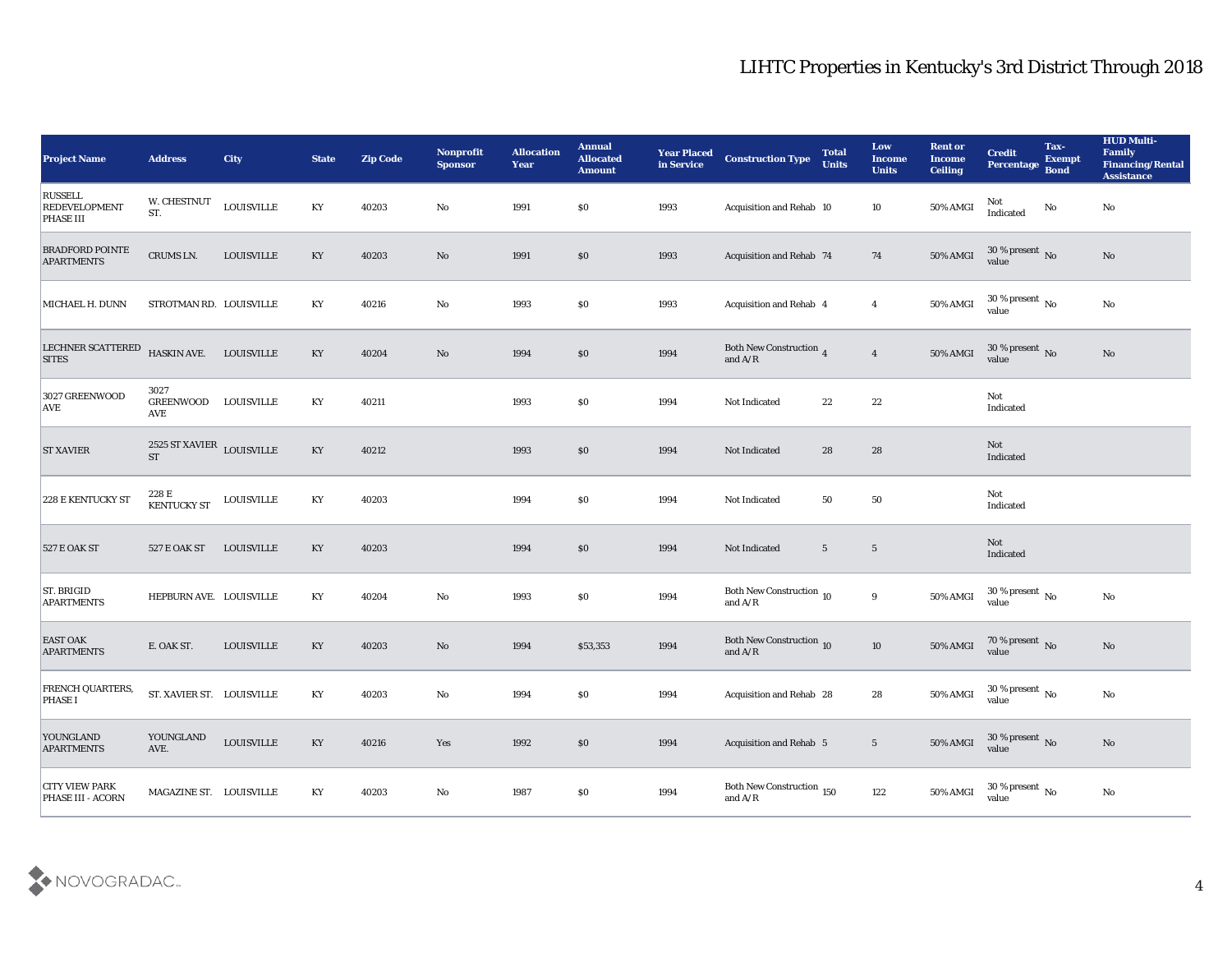| <b>Project Name</b>                                         | <b>Address</b>                           | City                          | <b>State</b> | <b>Zip Code</b> | <b>Nonprofit</b><br><b>Sponsor</b> | <b>Allocation</b><br><b>Year</b> | <b>Annual</b><br><b>Allocated</b><br><b>Amount</b> | <b>Year Placed</b><br>in Service | <b>Construction Type</b>                             | <b>Total</b><br><b>Units</b> | Low<br><b>Income</b><br><b>Units</b> | <b>Rent or</b><br>Income<br><b>Ceiling</b> | <b>Credit</b><br>Percentage Bond       | Tax-<br><b>Exempt</b> | <b>HUD Multi-</b><br>Family<br><b>Financing/Rental</b><br><b>Assistance</b> |
|-------------------------------------------------------------|------------------------------------------|-------------------------------|--------------|-----------------|------------------------------------|----------------------------------|----------------------------------------------------|----------------------------------|------------------------------------------------------|------------------------------|--------------------------------------|--------------------------------------------|----------------------------------------|-----------------------|-----------------------------------------------------------------------------|
| <b>ST. THERESE</b><br><b>APARTMENTS</b>                     | E. KENTUCKY<br>ST.                       | <b>LOUISVILLE</b>             | KY           | 40204           | No                                 | 1993                             | \$0                                                | 1994                             | Both New Construction 14<br>and $A/R$                |                              | 14                                   | <b>50% AMGI</b>                            | 30 % present No<br>value               |                       | No                                                                          |
| LANDMARK SQUARE<br><b>APARTMENTS</b>                        | W. HILL ST.                              | <b>LOUISVILLE</b>             | KY           | 40208           | No                                 | 1993                             | \$0                                                | 1994                             | <b>Acquisition and Rehab 18</b>                      |                              | 18                                   | 50% AMGI                                   | Not<br>Indicated                       | No                    | No                                                                          |
| <b>ARBOR POINTE</b><br><b>APARTMENTS</b>                    | DR.                                      | STONEY BROOK JEFFERSONTOWN KY |              | 40220           | $\rm No$                           | 1993                             | \$637,173                                          | 1995                             | <b>Acquisition and Rehab 130</b>                     |                              | 130                                  | <b>50% AMGI</b>                            | 30 % present No<br>value               |                       | $\mathbf{N}\mathbf{o}$                                                      |
| <b>BERRYTOWN</b><br><b>APARTMENTS</b>                       | HEAFER ROAD LOUISVILLE                   |                               | KY           | 40223           | $\mathbf{No}$                      | 1994                             | \$0                                                | 1995                             | Acquisition and Rehab 17                             |                              | 17                                   | 50% AMGI                                   | $70\,\%$ present $\,$ No value         |                       | No                                                                          |
| <b>BROOK COURT</b><br><b>APARTMENTS</b>                     | S. BROOK ST.                             | <b>LOUISVILLE</b>             | KY           | 40203           | No                                 | 1994                             | \$0                                                | 1995                             | Both New Construction 12<br>and $A/R$                |                              | $12\,$                               | 50% AMGI                                   | 30 % present No<br>value               |                       | $\mathbf{N}\mathbf{o}$                                                      |
| CLARK PHASE III, LTD.                                       | W. MUHAMMAD $_{\rm LOUISVILLE}$ ALI BLVD |                               | KY           | 40203           | $\mathbf{No}$                      | 1993                             | \$113,397                                          | 1995                             | Acquisition and Rehab 22                             |                              | 22                                   | 50% AMGI                                   | $70\,\%$ present $\,$ No value         |                       | No                                                                          |
| <b>EAST OAK</b><br><b>APARTMENTS -</b><br><b>SECOND ST.</b> | S. SECOND ST. LOUISVILLE                 |                               | KY           | 40203           | No                                 | 1994                             | \$42,820                                           | 1995                             | Both New Construction 6<br>and $A/R$                 |                              | $6\phantom{.}$                       | $50\%$ AMGI                                | $70\,\%$ present $\,$ No value         |                       | $\mathbf{N}\mathbf{o}$                                                      |
| <b>FRENCH QUARTERS,</b><br><b>PHASE II</b>                  | W. KENTUCKY LOUISVILLE                   |                               | KY           | 40211           | No                                 | 1994                             | \$0                                                | 1995                             | Both New Construction $\frac{1}{2}$<br>and $A/R$     |                              | $\boldsymbol{2}$                     | 50% AMGI                                   | 30 % present $\,$ No $\,$<br>value     |                       | $\mathbf{N}\mathbf{o}$                                                      |
| <b>JEFFERSON</b><br><b>APARTMENTS I</b>                     | W. JEFFERSON<br>ST.                      | <b>LOUISVILLE</b>             | KY           | 40202           | No                                 | 1994                             | \$131,718                                          | 1995                             | <b>Acquisition and Rehab 21</b>                      |                              | 21                                   | <b>50% AMGI</b>                            | $30$ % present $\,$ No value           |                       | $\mathbf{N}\mathbf{o}$                                                      |
| LEASE/PURCHASE<br><b>PROGRAM</b>                            | 2824 S FIFTH ST LOUISVILLE               |                               | KY           | 40208           | No                                 | 1994                             | \$0                                                | 1995                             | Acquisition and Rehab 6                              |                              | $\boldsymbol{6}$                     |                                            | $70\,\%$ present $\,$ No $\,$<br>value |                       |                                                                             |
| <b>PARKLAND GRAND</b><br><b>APTS</b>                        | <b>3035 GRAND</b><br>AVE                 | <b>LOUISVILLE</b>             | KY           | 40211           | No                                 | 1994                             | \$0                                                | 1995                             | <b>New Construction</b>                              | 12                           | 12                                   | 50% AMGI                                   | 30 % present $\overline{N_0}$<br>value |                       | No                                                                          |
| PHOENIX HILL<br><b>APARTMENTS</b>                           | <b>EAST</b><br>CHESTNUT ST.              | LOUISVILLE                    | KY           | 40202           | $\mathbf {No}$                     | 1994                             | $\$0$                                              | 1995                             | Both New Construction $$\,12$$ and ${\rm A}/{\rm R}$ |                              | 12                                   | $50\%$ AMGI                                | $30\,\%$ present $\,$ No value         |                       | $\mathbf {No}$                                                              |
| <b>ST PATRICK PROJECT</b>                                   | $1518$ W MARKET $\,$ LOUISVILLE $\,$ ST  |                               | KY           | 40203           | $\rm\thinspace No$                 | 1994                             | \$0                                                | 1995                             | Acquisition and Rehab 38                             |                              | 38                                   |                                            | $70\,\%$ present $\,$ No value         |                       |                                                                             |

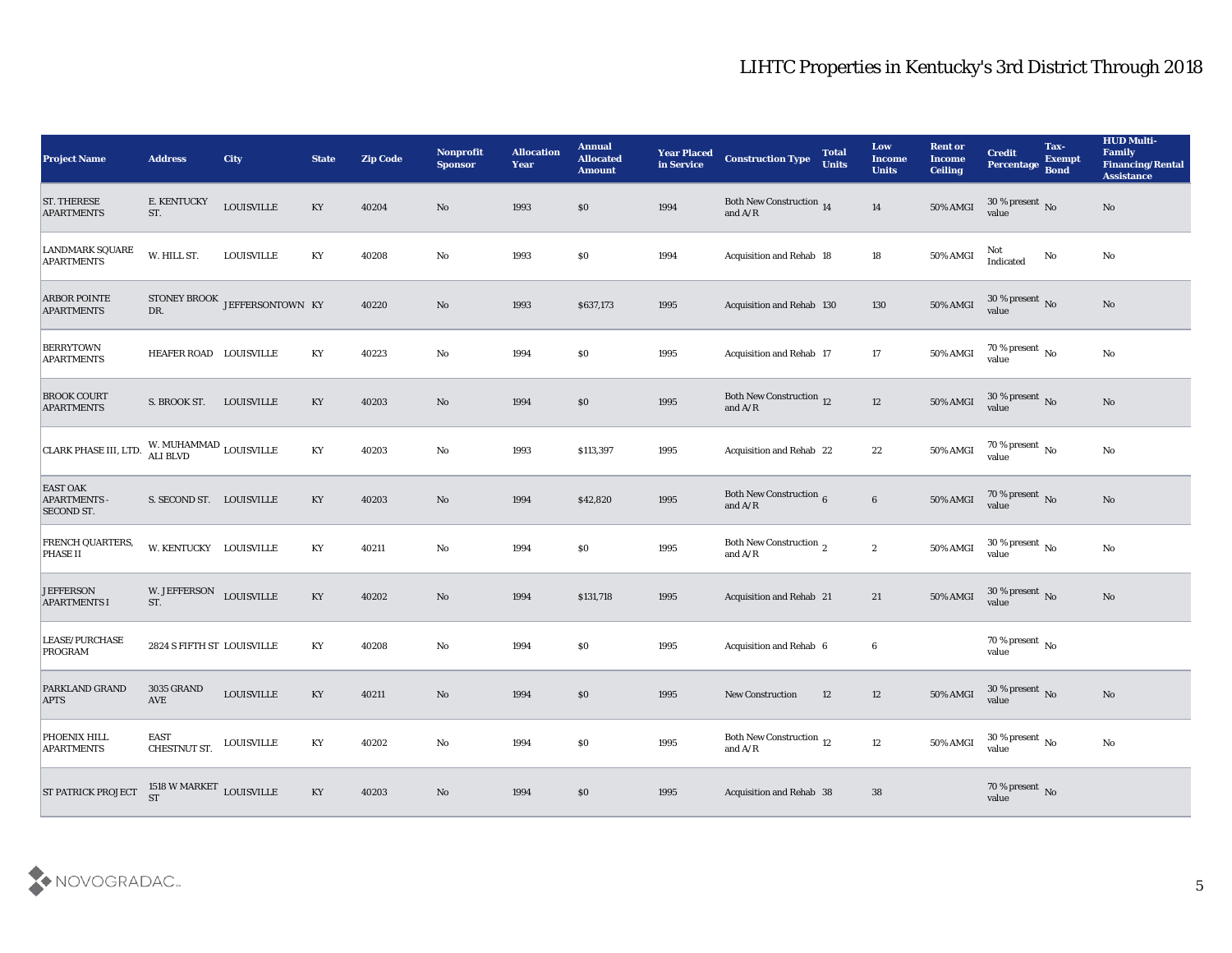| <b>Project Name</b>                                 | <b>Address</b>                               | <b>City</b>       | <b>State</b>           | <b>Zip Code</b> | Nonprofit<br><b>Sponsor</b> | <b>Allocation</b><br><b>Year</b> | <b>Annual</b><br><b>Allocated</b><br><b>Amount</b> | <b>Year Placed</b><br>in Service | <b>Construction Type</b>                                                                  | <b>Total</b><br><b>Units</b> | Low<br><b>Income</b><br><b>Units</b> | <b>Rent or</b><br><b>Income</b><br><b>Ceiling</b> | <b>Credit</b><br>Percentage Bond       | Tax-<br><b>Exempt</b> | <b>HUD Multi-</b><br>Family<br><b>Financing/Rental</b><br><b>Assistance</b> |
|-----------------------------------------------------|----------------------------------------------|-------------------|------------------------|-----------------|-----------------------------|----------------------------------|----------------------------------------------------|----------------------------------|-------------------------------------------------------------------------------------------|------------------------------|--------------------------------------|---------------------------------------------------|----------------------------------------|-----------------------|-----------------------------------------------------------------------------|
| <b>ST. PATRICKS</b><br><b>APARTMENTS</b>            | W. MARKET ST. LOUISVILLE                     |                   | KY                     | 40203           | No                          | 1993                             | $\$0$                                              | 1995                             | Both New Construction 24<br>and $A/R$                                                     |                              | 24                                   | <b>50% AMGI</b>                                   | 70 % present $\overline{N_0}$<br>value |                       | No                                                                          |
| <b>HELM DISCHINGER</b><br><b>HOUSING</b>            | CEDAR STREET LOUISVILLE                      |                   | KY                     | 40223           | No                          | 1994                             | \$5,692                                            | 1995                             | <b>Acquisition and Rehab 2</b>                                                            |                              | $\boldsymbol{2}$                     | 50% AMGI                                          | Not<br>Indicated                       | No                    | No                                                                          |
| OUR FATHERS HOUSE W. JEFFERSON<br>FKA HOUSE OF ROSE | ST.                                          | <b>LOUISVILLE</b> | KY                     | 40207           | No                          | 1993                             | \$30,263                                           | 1995                             | Acquisition and Rehab 16                                                                  |                              | 15                                   | 50% AMGI                                          | Not<br>Indicated                       | No                    | No                                                                          |
| <b>BRANDEIS</b><br><b>APARTMENTS</b>                | S. 26TH ST.                                  | <b>LOUISVILLE</b> | KY                     | 40204           | Yes                         | 1994                             | $\$0$                                              | 1996                             | Both New Construction 50<br>and $A/R$                                                     |                              | 50                                   | <b>50% AMGI</b>                                   | $30\,\%$ present $\,$ No value         |                       | No                                                                          |
| <b>HISTORIC RUSSELL</b><br><b>RESTORATION</b>       | W. MUHAMMAD $_{\rm LOUISVILLE}$<br>ALI BLVD. |                   | KY                     | 40205           | No                          | 1994                             | \$117,351                                          | 1996                             | Acquisition and Rehab 19                                                                  |                              | 19                                   | 50% AMGI                                          | 70 % present $\,$ No $\,$<br>value     |                       | No                                                                          |
| <b>ISAAC PLACE</b><br><b>APARTMENTS</b>             | <b>SOUTH 28TH</b><br><b>STREET</b>           | <b>LOUISVILLE</b> | KY                     | 40211           | No                          | 1994                             | \$0                                                | 1996                             | Both New Construction 29<br>and $A/R$                                                     |                              | 29                                   | 50% AMGI                                          | $70\,\%$ present $\,$ No value         |                       | No                                                                          |
| <b>JEFFERSON</b><br><b>APARTMENTS II</b>            | W. JEFFERSON<br>ST.                          | <b>LOUISVILLE</b> | KY                     | 40202           | Yes                         | 1995                             | $\$0$                                              | 1996                             | Both New Construction 15<br>and $A/R$                                                     |                              | 15                                   | 50% AMGI                                          | $30\,\%$ present $\,$ No value         |                       | No                                                                          |
| <b>LEGACY HOMES</b>                                 | N. 24TH ST.                                  | <b>LOUISVILLE</b> | KY                     | 40212           | Yes                         | 1995                             | $\$0$                                              | 1996                             | <b>Acquisition and Rehab 15</b>                                                           |                              | 17                                   | <b>50% AMGI</b>                                   | 30 % present $\bar{N}$ o<br>value      |                       | No                                                                          |
| <b>SAINT MARTIN</b><br><b>APARTMENTS</b>            | E. GRAY ST.                                  | <b>LOUISVILLE</b> | KY                     | 40202           | $\mathbf {No}$              | 1990                             | $\$0$                                              | 1992                             | Both New Construction 26<br>and $A/R$                                                     |                              | 21                                   | 50% AMGI                                          | Not<br>Indicated                       | $\mathbf {No}$        | $\rm\thinspace No$                                                          |
| THOROUGHBRED<br><b>SQUARE APTS</b>                  | <b>1500 OLEANDA</b><br><b>AVE</b>            | <b>LOUISVILLE</b> | $\mathbf{K}\mathbf{Y}$ | 40215           | No                          | 1995                             | \$0                                                | 1996                             | Acquisition and Rehab 52                                                                  |                              | 52                                   |                                                   | 30 % present $\bar{N}$ o<br>value      |                       |                                                                             |
| <b>CITY VIEW PARK</b><br>PHASE I - WALNUT           | <b>VILLAGE WEST</b><br>DR.                   | <b>LOUISVILLE</b> | KY                     | 40203           | No                          | 1987                             | \$0                                                | 1996                             | Both New Construction 184<br>and $A/R$                                                    |                              | 143                                  | 50% AMGI                                          | Not<br>Indicated                       | No                    | No                                                                          |
| <b>CITY VIEW PARK</b><br>PHASE II - CHESTNUT        | QUEST DR.                                    | <b>LOUISVILLE</b> | $\mathbf{K}\mathbf{Y}$ | 40203           | $\mathbf {No}$              | 1987                             | $\$0$                                              | 1996                             | <b>Both New Construction 169</b><br>and $\ensuremath{\mathrm{A}}/\ensuremath{\mathrm{R}}$ |                              | 130                                  | <b>50% AMGI</b>                                   | $30\,\%$ present $\,$ No value         |                       | $\mathbf{N}\mathbf{o}$                                                      |
| <b>BLUE LICK APTS</b>                               | 4911 SHUMAKE<br><b>CT</b>                    | <b>LOUISVILLE</b> | KY                     | 40218           | $\mathbf{Yes}$              | 1996                             | \$0                                                | 1997                             | Acquisition and Rehab 46                                                                  |                              | 46                                   | 50% AMGI                                          | 30 % present $\,$ No $\,$<br>value     |                       | $\mathbf {No}$                                                              |

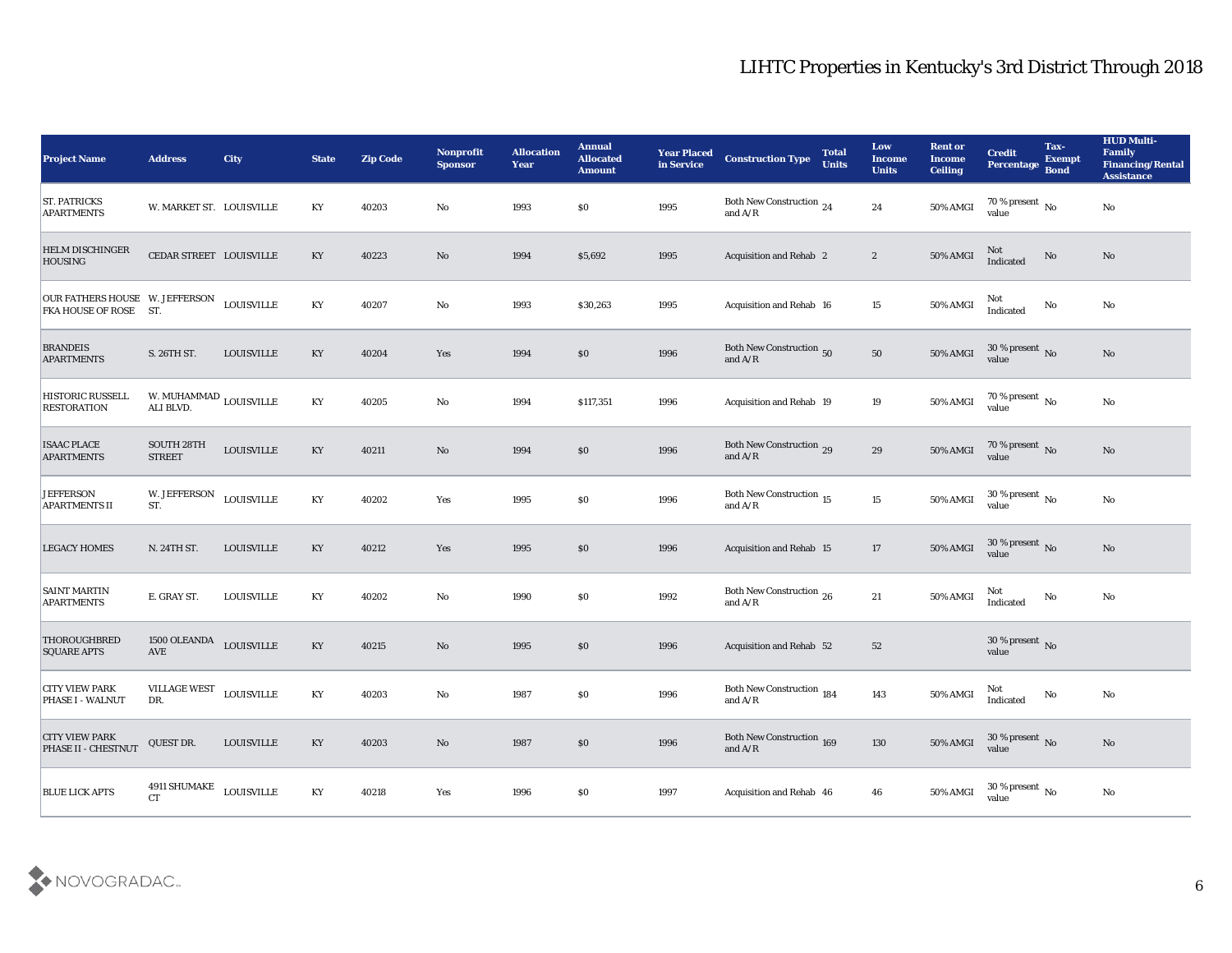| <b>Project Name</b>                                                    | <b>Address</b>                                      | <b>City</b>             | <b>State</b>           | <b>Zip Code</b> | Nonprofit<br><b>Sponsor</b> | <b>Allocation</b><br><b>Year</b> | <b>Annual</b><br><b>Allocated</b><br><b>Amount</b> | <b>Year Placed</b><br>in Service | <b>Construction Type</b>                                                          | <b>Total</b><br><b>Units</b> | Low<br><b>Income</b><br><b>Units</b> | <b>Rent or</b><br><b>Income</b><br><b>Ceiling</b> | <b>Credit</b><br>Percentage Bond       | Tax-<br><b>Exempt</b> | <b>HUD Multi-</b><br>Family<br><b>Financing/Rental</b><br><b>Assistance</b> |
|------------------------------------------------------------------------|-----------------------------------------------------|-------------------------|------------------------|-----------------|-----------------------------|----------------------------------|----------------------------------------------------|----------------------------------|-----------------------------------------------------------------------------------|------------------------------|--------------------------------------|---------------------------------------------------|----------------------------------------|-----------------------|-----------------------------------------------------------------------------|
| <b>COLONIAL GARDENS</b><br><b>APARTMENTS</b>                           | <b>WAY</b>                                          | WILLIAMSBURG GEORGETOWN | $\mathbf{K}\mathbf{Y}$ | 40242           | No                          | 1995                             | \$107,846                                          | 1997                             | Acquisition and Rehab 24                                                          |                              | 24                                   | $50\%$ AMGI                                       | 30 % present No<br>value               |                       | $\mathbf{N}\mathbf{o}$                                                      |
| <b>MASONIC HOME</b><br><b>VILLAGE</b>                                  | <b>FRANKFORT</b><br>AVE.                            | <b>LOUISVILLE</b>       | KY                     | 40202           | Yes                         | 1995                             | $\$0$                                              | 1997                             | Both New Construction 76<br>and $A/R$                                             |                              | 46                                   | 50% AMGI                                          | 30 % present $\,$ No $\,$<br>value     |                       | $\mathbf{N}\mathbf{o}$                                                      |
| <b>RHEMA APTS</b>                                                      | 4440W<br><b>BROADWAY</b>                            | <b>LOUISVILLE</b>       | KY                     | 40211           | Yes                         | 1995                             | \$0                                                | 1997                             | Acquisition and Rehab 12                                                          |                              | 12                                   |                                                   | 70 % present No<br>value               |                       |                                                                             |
| <b>ST. GEORGE SCHOOL</b>                                               | <b>STANDARD</b><br>AVE.                             | <b>LOUISVILLE</b>       | KY                     | 40210           | Yes                         | 1995                             | $\$0$                                              | 1997                             | Both New Construction 29<br>and $\ensuremath{\mathrm{A}}/\ensuremath{\mathrm{R}}$ |                              | 29                                   | 50% AMGI                                          | $30\,\%$ present $\,$ No value         |                       | No                                                                          |
| <b>WEST MUHAMMAD</b><br><b>ALI APARTMENTS</b>                          | W. MUHAMMAD LOUISVILLE<br>ALI BLVD.                 |                         | KY                     | 40208           | Yes                         | 1995                             | \$0                                                | 1997                             | <b>Acquisition and Rehab 14</b>                                                   |                              | 14                                   | 50% AMGI                                          | 30 % present $\,$ No $\,$<br>value     |                       | No                                                                          |
| <b>YORK TOWERS</b><br><b>HOUSING LIMITED</b><br><b>PARTNERSHIP</b>     | YORK ST.                                            | <b>LOUISVILLE</b>       | KY                     | 40203           | Yes                         | 1995                             | $\$0$                                              | 1997                             | Both New Construction 89<br>and $\ensuremath{\mathrm{A}}/\ensuremath{\mathrm{R}}$ |                              | 89                                   | 50% AMGI                                          | $30\,\%$ present $\,$ No $\,$<br>value |                       | $\mathbf{N}\mathbf{o}$                                                      |
| <b>MASONIC HOME</b><br><b>VILLAGE II</b>                               | MASONIC<br>HOME DR.                                 | <b>LOUISVILLE</b>       | KY                     | 40041           | Yes                         | 1996                             | \$110,508                                          | 1997                             | Acquisition and Rehab 27                                                          |                              | 27                                   | 50% AMGI                                          | Not<br>Indicated                       | No                    | No                                                                          |
| VILLA TOWNHOMES-<br><b>LINDSAY</b><br><b>CONDOMINIUMS</b>              | LINDSEY AVE.                                        | LOUISVILLE              | KY                     | 40291           | No                          | 1995                             | \$56,772                                           | 1997                             | Both New Construction 11<br>and $\ensuremath{\mathrm{A}}/\ensuremath{\mathrm{R}}$ |                              | 11                                   | 50% AMGI                                          | Not<br>Indicated                       | No                    | No                                                                          |
| <b>CHAUNCEY</b><br><b>LOUISVILLE</b>                                   | <b>CHAUNCEY</b><br>AVE.                             | <b>LOUISVILLE</b>       | KY                     | 40211           | Yes                         | 1996                             | \$0\$                                              | 1998                             | Acquisition and Rehab 100                                                         |                              | 80                                   | 50% AMGI                                          | 30 % present $\,$ No $\,$<br>value     |                       | $\mathbf{N}\mathbf{o}$                                                      |
| <b>LEGACY HOUSING</b><br><b>PARTNERS II</b>                            | 1115 SOUTH 4TH $_{\rm LOUISVILLE}$<br><b>STREET</b> |                         | KY                     | 40204           | Yes                         | 1997                             | \$84,185                                           | 1998                             | Acquisition and Rehab 10                                                          |                              | 10                                   | 50% AMGI                                          | 30 % present $\,$ No $\,$<br>value     |                       | No                                                                          |
| <b>PORTLAND PROJECT</b>                                                | 2927 BANK ST LOUISVILLE                             |                         | KY                     | 40212           | Yes                         | 1997                             | \$0                                                | 1998                             | Both New Construction 19<br>and $\ensuremath{\mathrm{A}}/\ensuremath{\mathrm{R}}$ |                              | 19                                   | 50% AMGI                                          | 30 % present No<br>value               |                       | No                                                                          |
| <b>KYANA GROUP</b><br><b>HOLDINGS I (FKA)</b><br><b>RAMSER PROJECT</b> | RAMSER AVE. LOUISVILLE                              |                         | KY                     | 40203           | $\mathbf{Yes}$              | 1996                             | $\$0$                                              | 1998                             | Acquisition and Rehab 9                                                           |                              | ${\bf 50}$                           | 50% AMGI                                          | Not<br>Indicated                       | No                    | No                                                                          |
| <b>SHAWNEE GARDENS</b><br>APARTMENTS, PHASE W. MAIN ST.<br>II          |                                                     | <b>LOUISVILLE</b>       | KY                     | 40203           | $\mathbf{Yes}$              | 1997                             | \$0\$                                              | 1998                             | Acquisition and Rehab 28                                                          |                              | 28                                   | 50% AMGI                                          | 70 % present $\overline{N_0}$<br>value |                       | $\rm No$                                                                    |

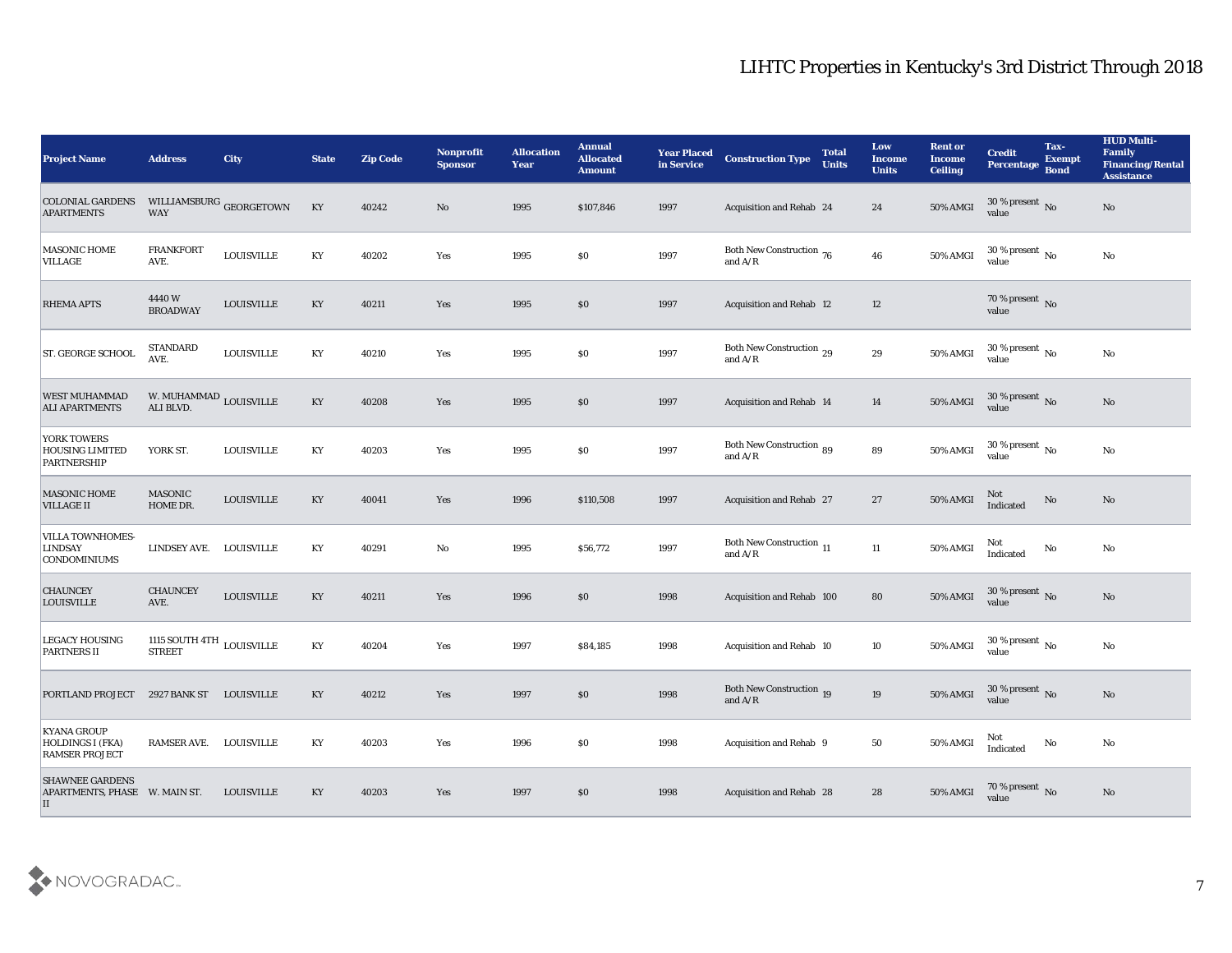| <b>Project Name</b>                                             | <b>Address</b>                                               | <b>City</b>        | <b>State</b>           | <b>Zip Code</b> | Nonprofit<br><b>Sponsor</b> | <b>Allocation</b><br><b>Year</b> | <b>Annual</b><br><b>Allocated</b><br><b>Amount</b> | <b>Year Placed</b><br>in Service | <b>Construction Type</b>              | <b>Total</b><br><b>Units</b> | Low<br><b>Income</b><br><b>Units</b> | <b>Rent or</b><br><b>Income</b><br><b>Ceiling</b> | <b>Credit</b><br><b>Percentage</b>            | Tax-<br><b>Exempt</b><br><b>Bond</b> | <b>HUD Multi-</b><br>Family<br><b>Financing/Rental</b><br><b>Assistance</b> |
|-----------------------------------------------------------------|--------------------------------------------------------------|--------------------|------------------------|-----------------|-----------------------------|----------------------------------|----------------------------------------------------|----------------------------------|---------------------------------------|------------------------------|--------------------------------------|---------------------------------------------------|-----------------------------------------------|--------------------------------------|-----------------------------------------------------------------------------|
| FRENCH QUARTERS,<br>PHASE III                                   | W. KENTUCKY<br>ST.                                           | ${\tt LOUISVILLE}$ | KY                     | 40211           | Yes                         | 1997                             | \$128,138                                          | 1998                             | <b>Acquisition and Rehab 2</b>        |                              | $\boldsymbol{2}$                     | 50% AMGI                                          | Not<br>$\operatorname{Indicated}$             | No                                   | No                                                                          |
| <b>LEGACY HOUSING</b><br>PARTNERS II-RENTAL<br><b>HOMES LLC</b> | <b>SOUTH 4TH</b><br><b>STREET</b>                            | <b>LOUISVILLE</b>  | KY                     | 40203           | Yes                         | 1997                             | \$84,185                                           | 1998                             | Acquisition and Rehab 10              |                              | 10                                   | $50\%$ AMGI                                       | Not<br>Indicated                              |                                      | No                                                                          |
| BROADWAY PLACE                                                  | <b>MCKENDREE</b><br>CT.                                      | <b>LOUISVILLE</b>  | KY                     | 40211           | Yes                         | 1998                             | \$0                                                | 1999                             | Acquisition and Rehab 24              |                              | 24                                   | 50% AMGI                                          | 30 % present $\,$ No $\,$<br>value            |                                      | No                                                                          |
| CLARK SINGLE FAMILY N. 25TH ST. PROJECT-LOUISVILLE              |                                                              | <b>LOUISVILLE</b>  | KY                     | 40212           | Yes                         | 1997                             | \$0                                                | 1999                             | Acquisition and Rehab 24              |                              | 24                                   | <b>50% AMGI</b>                                   | $70\,\%$ present $\,$ No value                |                                      | No                                                                          |
| <b>MAIN PARTNERS</b><br><b>SINGLE FAMILY</b><br>HOMES           | W. MAIN ST.                                                  | <b>LOUISVILLE</b>  | KY                     | 40212           | Yes                         | 1998                             | \$0                                                | 1999                             | Acquisition and Rehab 9               |                              | 9                                    | 50% AMGI                                          | $30\,\%$ present $\,$ No $\,$<br>value        |                                      | $\rm\thinspace No$                                                          |
| PARK DUVALLE II-A                                               | RUSSELL LEE<br>DR.                                           | <b>LOUISVILLE</b>  | KY                     | 40211           | $\mathbf{N}\mathbf{o}$      | 1997                             | \$0                                                | 1999                             | Acquisition and Rehab 109             |                              | 73                                   | 50% AMGI                                          | $30\,\%$ present $\,$ No value                |                                      | No                                                                          |
| <b>THE HEALING</b><br><b>CORNER</b>                             | <b>WEST MARKET</b><br>ST.                                    | <b>LOUISVILLE</b>  | KY                     | 40202           | Yes                         | 1996                             | \$113,437                                          | 1999                             | Both New Construction 35<br>and $A/R$ |                              | 35                                   | 50% AMGI                                          | 70 % present $\,$ No $\,$<br>value            |                                      | No                                                                          |
| <b>NORFOLK SINGLE-</b><br><b>FAMILY</b>                         | <b>BEECHBROOK</b><br>DR.                                     | <b>LOUISVILLE</b>  | KY                     | 40218           | Yes                         | 1997                             | \$0                                                | 1999                             | <b>Acquisition and Rehab 17</b>       |                              | 17                                   | <b>50% AMGI</b>                                   | 30 % present $\sqrt{\phantom{a}}$ No<br>value |                                      | No                                                                          |
| LOCHER APARTMENTS W. OAK ST.                                    |                                                              | <b>LOUISVILLE</b>  | KY                     | 40212           | Yes                         | 1997                             | $\$0$                                              | 1999                             | Both New Construction 19<br>and $A/R$ |                              | 19                                   | 50% AMGI                                          | 30 % present $\,$ No $\,$<br>value            |                                      | No                                                                          |
| <b>BANK PARTNERS</b><br><b>SINGLE FAMILY</b><br><b>HOMES</b>    | 512 BANK CT                                                  | LOUISVILLE         | KY                     | 40212           | Yes                         | 1998                             | \$0                                                | 2000                             | Both New Construction 21<br>and $A/R$ |                              | 21                                   | 50% AMGI                                          | 30 % present $\hbox{~No}$<br>value            |                                      | No                                                                          |
| <b>CEDAR PARTNERS</b><br><b>SINGLE FAMILY</b><br><b>HOMES</b>   | S. 21ST ST.                                                  | <b>LOUISVILLE</b>  | KY                     | 40203           | Yes                         | 1998                             | $\$0$                                              | 2000                             | <b>Acquisition and Rehab 1</b>        |                              | $\mathbf{1}$                         | 50% AMGI                                          | 30 % present $\,$ No $\,$<br>value            |                                      | No                                                                          |
| <b>CLARK STANDARD</b><br><b>AVENUE</b>                          | <b>STANDARD</b><br>VILLAGE<br>$\ensuremath{\mathsf{CIRCLE}}$ | ${\bf LOUISVILLE}$ | $\mathbf{K}\mathbf{Y}$ | 40210           | $\mathbf{Yes}$              | 1998                             | $\$0$                                              | 2000                             | Acquisition and Rehab 24              |                              | 24                                   | 50% AMGI                                          | $70\,\%$ present $\,$ No value                |                                      | $\mathbf{N}\mathbf{o}$                                                      |
| <b>GRANDPARK</b><br>PARTNERS, LTD. I                            | N. 21ST ST.                                                  | <b>LOUISVILLE</b>  | $\mathbf{K}\mathbf{Y}$ | 40203           | $\mathbf{Yes}$              | 1999                             | \$4,836                                            | 2000                             | Acquisition and Rehab 9               |                              | $\boldsymbol{9}$                     | 50% AMGI                                          | 30 % present $\,$ No $\,$<br>value            |                                      | $\rm\thinspace No$                                                          |

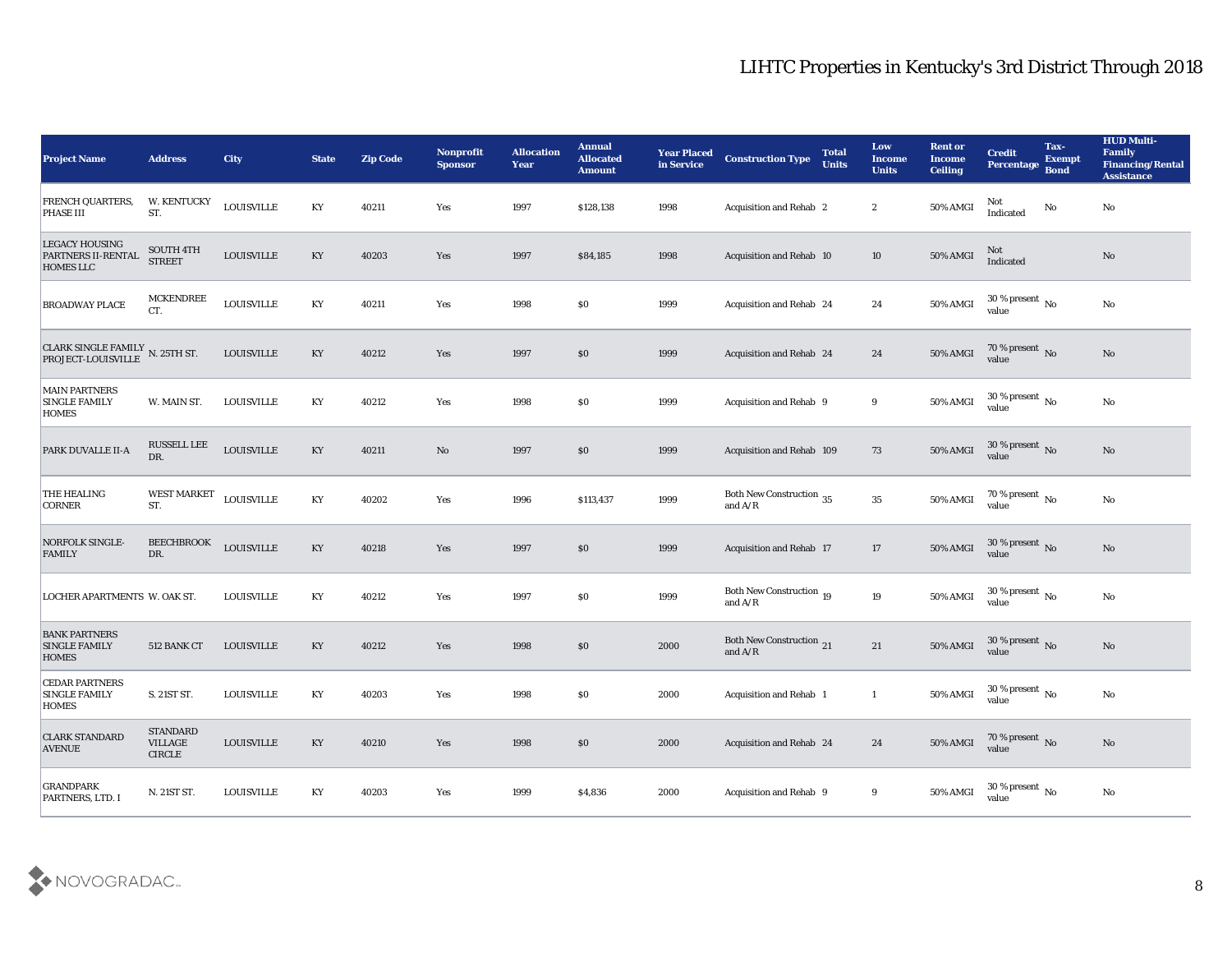| <b>Project Name</b>                                                               | <b>Address</b>                            | City              | <b>State</b>           | <b>Zip Code</b> | Nonprofit<br><b>Sponsor</b> | <b>Allocation</b><br><b>Year</b> | <b>Annual</b><br><b>Allocated</b><br><b>Amount</b> | <b>Year Placed</b><br>in Service | <b>Construction Type</b>                  | <b>Total</b><br><b>Units</b> | Low<br><b>Income</b><br><b>Units</b> | <b>Rent or</b><br><b>Income</b><br><b>Ceiling</b> | <b>Credit</b><br>Percentage Bond       | Tax-<br><b>Exempt</b> | <b>HUD Multi-</b><br>Family<br><b>Financing/Rental</b><br><b>Assistance</b> |
|-----------------------------------------------------------------------------------|-------------------------------------------|-------------------|------------------------|-----------------|-----------------------------|----------------------------------|----------------------------------------------------|----------------------------------|-------------------------------------------|------------------------------|--------------------------------------|---------------------------------------------------|----------------------------------------|-----------------------|-----------------------------------------------------------------------------|
| <b>HUNTER HILLS</b><br><b>PROJECT</b>                                             | LOWER<br><b>HUNTERS</b><br>TRACE          | <b>LOUISVILLE</b> | KY                     | 40258           | No                          | 1999                             | \$0                                                | 2000                             | Acquisition and Rehab 32                  |                              | 32                                   | $50\%$ AMGI                                       | 70 % present No<br>value               |                       | No                                                                          |
| <b>JEFFERSON</b><br><b>APARTMENTS, PHASE</b><br>III                               | W. JEFFERSON<br>ST.                       | <b>LOUISVILLE</b> | KY                     | 40203           | Yes                         | 1998                             | $\$0$                                              | 2000                             | Both New Construction 18<br>and $A/R$     |                              | 18                                   | 50% AMGI                                          | 30 % present $\,$ No $\,$<br>value     |                       | No                                                                          |
| <b>SALISBURY PLACE</b><br><b>APARTMENTS</b>                                       | MAGAZINE ST. LOUISVILLE                   |                   | KY                     | 40202           | Yes                         | 1999                             | $\boldsymbol{\mathsf{S}}\boldsymbol{\mathsf{0}}$   | 2000                             | <b>Acquisition and Rehab 19</b>           |                              | 19                                   | 50% AMGI                                          | 30 % present $\,$ No $\,$<br>value     |                       | $\mathbf{N}\mathbf{o}$                                                      |
| THE RENAISSANCE<br><b>PROJECT</b>                                                 | W. OAK ST.                                | <b>LOUISVILLE</b> | KY                     | 40210           | $\mathbf{N}\mathbf{o}$      | 1998                             | \$0                                                | 2000                             | Acquisition and Rehab 4                   |                              | $\boldsymbol{4}$                     | <b>50% AMGI</b>                                   | $30\,\%$ present $\,$ No value         |                       | No                                                                          |
| PARK DUVALLE II-B                                                                 | S. 38TH ST.                               | <b>LOUISVILLE</b> | KY                     | 40211           | Yes                         | 1998                             | \$0                                                | 2000                             | Acquisition and Rehab 104                 |                              | 81                                   | 50% AMGI                                          | $30\,\%$ present $\,$ No value         |                       | $\mathbf{N}\mathbf{o}$                                                      |
| PIONEER PARK TERRAC W. MUHAMMAD LOUISVILLE                                        |                                           |                   | KY                     | 40203           | Yes                         | 1998                             | \$0                                                | 2000                             | <b>Both New Construction</b><br>and $A/R$ | 17                           |                                      | 17 50% AMGI                                       | $30\,\%$ present $\,$ No $\,$<br>value |                       | No                                                                          |
| CALIFORNIA SINGLE FAS. 22ND ST.                                                   |                                           | <b>LOUISVILLE</b> | KY                     | 40210           | Yes                         | 2000                             | $\$0$                                              | 2001                             | Acquisition and Rehab 14                  |                              | 14                                   | <b>50% AMGI</b>                                   | $30\,\%$ present $\,$ No value         |                       | $\mathbf{N}\mathbf{o}$                                                      |
| <b>CLEO PROJECT</b>                                                               | <b>CLEO AVE.</b>                          | <b>LOUISVILLE</b> | KY                     | 40213           | Yes                         | 1999                             | $\boldsymbol{\mathsf{S}}\boldsymbol{\mathsf{0}}$   | 2001                             | Acquisition and Rehab 20                  |                              | 20                                   | 50% AMGI                                          | 30 % present $\,$ No $\,$<br>value     |                       | No                                                                          |
| <b>LINTON HOMES</b>                                                               | S. 15TH ST.                               | <b>LOUISVILLE</b> | KY                     | 40210           | Yes                         | 2000                             | \$0                                                | 2001                             | Acquisition and Rehab 23                  |                              | 24                                   | 50% AMGI                                          | $30\,\%$ present $\,$ No value         |                       | $\mathbf{N}\mathbf{o}$                                                      |
| NEIGHBORHOOD<br>REDEVELOPMENT A                                                   | <b>WILSON AVE.</b>                        | LOUISVILLE        | KY                     | 40210           | Yes                         | 2000                             | \$314,704                                          | 2001                             | Acquisition and Rehab 24                  |                              | 24                                   | 50% AMGI                                          | 30 % present $\,$ No $\,$<br>value     |                       | No                                                                          |
| <b>NELLIGAN PARTNERS</b><br>MULTIFAMILY HOMES NELLIGAN AVE. LOUISVILLE<br>PROJECT |                                           |                   | KY                     | 40203           | Yes                         | 1999                             | \$0                                                | 2001                             | Acquisition and Rehab 4                   |                              | $\overline{4}$                       | 50% AMGI                                          | 70 % present No<br>value               |                       | No                                                                          |
| <b>RUSSELL I PROJECT</b>                                                          | W. MUHAMMAD $_{\rm LOUISVILLE}$ ALI BLVD. |                   | $\mathbf{K}\mathbf{Y}$ | 40212           | Yes                         | 2000                             | \$149,359                                          | 2001                             | Acquisition and Rehab 12                  |                              | $12\,$                               | $50\%$ AMGI                                       | $30\,\%$ present $\,$ No value         |                       | $\rm\thinspace No$                                                          |
| RUSSELLPORT SINGLE CEDAR ST. FAMILY HOMES, LTD. I                                 |                                           | LOUISVILLE        | KY                     | 40212           | Yes                         | 2000                             | \$175,436                                          | 2001                             | <b>Acquisition and Rehab 1</b>            |                              | $\mathbf{1}$                         | 50% AMGI                                          | $30\,\%$ present $\,$ No value         |                       | $\mathbf{N}\mathbf{o}$                                                      |

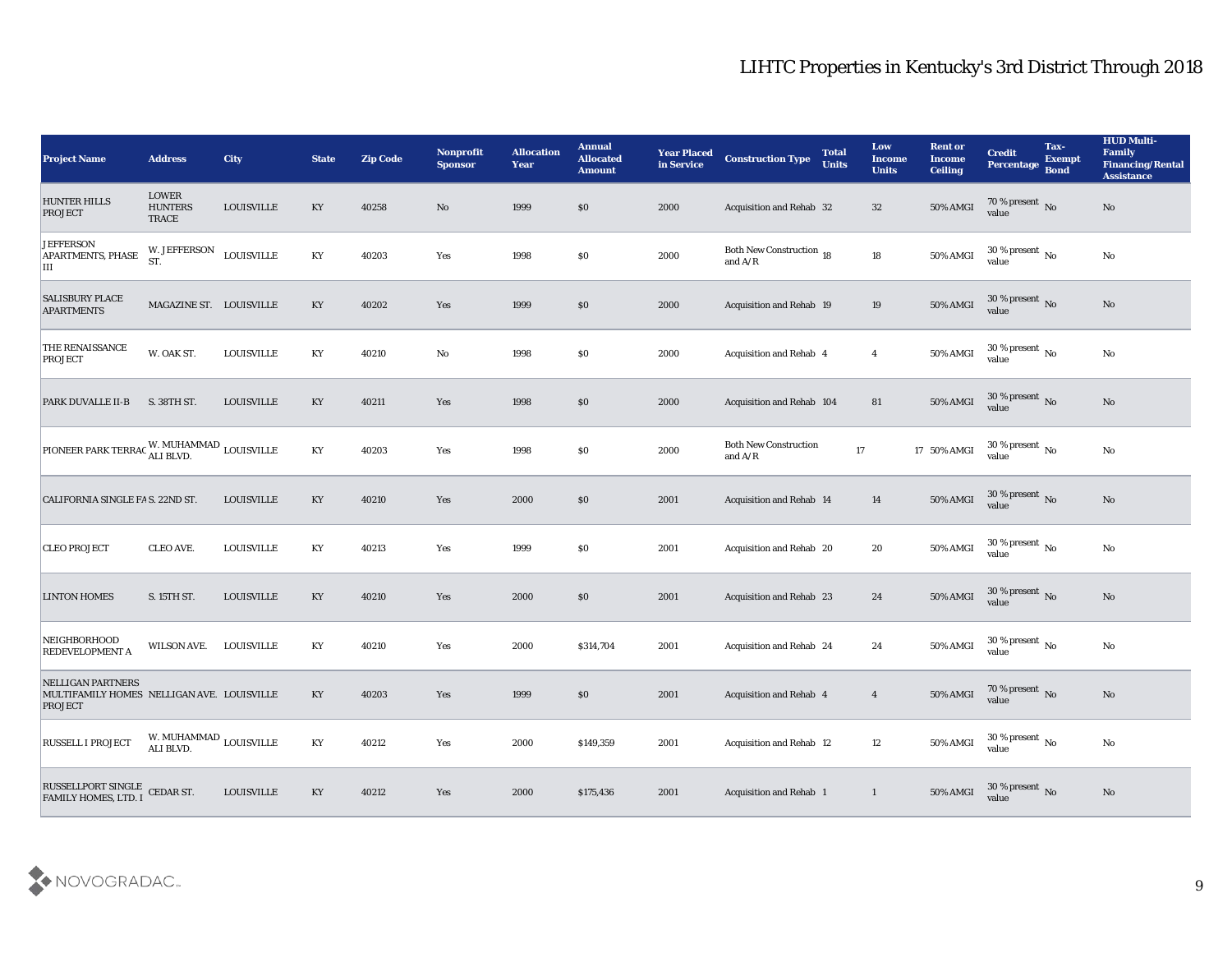| <b>Project Name</b>                                           | <b>Address</b>                            | City              | <b>State</b>           | <b>Zip Code</b> | Nonprofit<br><b>Sponsor</b> | <b>Allocation</b><br><b>Year</b> | <b>Annual</b><br><b>Allocated</b><br><b>Amount</b> | <b>Year Placed</b><br>in Service | <b>Construction Type</b>                                                                 | <b>Total</b><br><b>Units</b> | Low<br><b>Income</b><br><b>Units</b> | <b>Rent or</b><br><b>Income</b><br><b>Ceiling</b> | <b>Credit</b><br>Percentage        | Tax-<br><b>Exempt</b><br><b>Bond</b> | <b>HUD Multi-</b><br>Family<br><b>Financing/Rental</b><br><b>Assistance</b> |
|---------------------------------------------------------------|-------------------------------------------|-------------------|------------------------|-----------------|-----------------------------|----------------------------------|----------------------------------------------------|----------------------------------|------------------------------------------------------------------------------------------|------------------------------|--------------------------------------|---------------------------------------------------|------------------------------------|--------------------------------------|-----------------------------------------------------------------------------|
| <b>RUSSELL EMERGING -</b>                                     | S. 23RD STREET LOUISVILLE                 |                   | KY                     | 40203           | No                          | 2000                             | $\$0$                                              | 2001                             | Acquisition and Rehab 24                                                                 |                              | 24                                   | 50% AMGI                                          | Not<br>$\operatorname{Indicated}$  | No                                   | No                                                                          |
| <b>BROOKS RUN</b><br><b>APARTMENTS</b>                        | BLUE LICK RD. HILLVIEW                    |                   | KY                     | 40229           | No                          | 1999                             | \$146,484                                          | 2001                             | Acquisition and Rehab 56                                                                 |                              | 56                                   | 50% AMGI                                          | 30 % present No<br>value           |                                      | No                                                                          |
| FOREST DRIVE SINGLE FOREST DR.<br>FAMILY HOMES, LTD.          |                                           | <b>LOUISVILLE</b> | KY                     | 40219           | Yes                         | 2000                             | \$214,094                                          | 2001                             | Acquisition and Rehab 24                                                                 |                              | 24                                   | 50% AMGI                                          | 30 % present $\,$ No $\,$<br>value |                                      | $\rm\thinspace No$                                                          |
| <b>APPLETON PLACE</b>                                         | <b>APPLETON</b><br>LANE                   | <b>LOUISVILLE</b> | KY                     | 40216           | Yes                         | 1999                             | \$0                                                | 2001                             | Acquisition and Rehab 24                                                                 |                              | 24                                   | 50% AMGI                                          | $30\,\%$ present $\,$ No value     |                                      | No                                                                          |
| PARK DUVALLE III                                              | DR. WILLIAM G.<br>WEATHERS DR. LOUISVILLE |                   | KY                     | 40211           | Yes                         | 1999                             | \$0                                                | 2001                             | Acquisition and Rehab 108                                                                |                              | 99                                   | 50% AMGI                                          | Not<br>Indicated                   | No                                   | No                                                                          |
| O'CONNOR SQUARE<br><b>APARTMENTS</b>                          | <b>RANGELAND</b><br>RD.                   | <b>LOUISVILLE</b> | KY                     | 40219           | Yes                         | 1999                             | \$306,664                                          | 2001                             | <b>Both New Construction 64</b><br>and $\ensuremath{\mathrm{A}}/\ensuremath{\mathrm{R}}$ |                              | 64                                   | 50% AMGI                                          | Not<br>Indicated                   | No                                   | No                                                                          |
| RUSSELL EMERGING - W. JEFFERSON<br>B                          | ST.                                       | <b>LOUISVILLE</b> | KY                     | 40203           | No                          | 2000                             | \$279,640                                          | 2001                             | Acquisition and Rehab 24                                                                 |                              | 24                                   | 50% AMGI                                          | Not<br>Indicated                   | No                                   | No                                                                          |
| <b>BAYSHORE PARTNERS</b><br>LTD. I                            | BAYSHORE CT. LOUISVILLE                   |                   | KY                     | 40258           | Yes                         | 2001                             | \$213,868                                          | 2002                             | Acquisition and Rehab 28                                                                 |                              | 28                                   | <b>50% AMGI</b>                                   | 30 % present $\,$ No $\,$<br>value |                                      | No                                                                          |
| <b>CHRIST THE KING</b><br><b>SENIOR HOUSING</b>               | S. 44TH ST.                               | <b>LOUISVILLE</b> | KY                     | 40211           | Yes                         | 2001                             | \$0                                                | 2002                             | Acquisition and Rehab 24                                                                 |                              | 24                                   | 50% AMGI                                          | 30 % present $\,$ No $\,$<br>value |                                      | No                                                                          |
| <b>CRPS EMERGING</b>                                          | W. MADISON<br>ST.                         | <b>LOUISVILLE</b> | KY                     | 40211           | Yes                         | 2001                             | \$0                                                | 2002                             | Acquisition and Rehab 33                                                                 |                              | 34                                   | 50% AMGI                                          | $30\,\%$ present $\,$ No value     |                                      | No                                                                          |
| H. TEMPLE SPEARS<br><b>ASSISTED LIVING</b><br><b>FACILITY</b> | <b>CYPRESS ST.</b>                        | <b>LOUISVILLE</b> | KY                     | 40211-1921      | No                          | 2001                             | \$441,055                                          | 2002                             | Acquisition and Rehab 66                                                                 |                              | 65                                   | 50% AMGI                                          | 30 % present $\,$ No $\,$<br>value |                                      | No                                                                          |
| NEIGHBORHOOD<br><b>REDEVELOPMENT B</b>                        | S. 20TH ST.                               | <b>LOUISVILLE</b> | $\mathbf{K}\mathbf{Y}$ | 40203           | $\mathbf{Yes}$              | 2001                             | \$621,710                                          | 2002                             | Acquisition and Rehab 24                                                                 |                              | 24                                   | 50% AMGI                                          | $30\,\%$ present $\,$ No value     |                                      | $\rm\thinspace No$                                                          |
| <b>PRP PARTNERS</b>                                           | YUCCA LN.                                 | <b>LOUISVILLE</b> | $\mathbf{K}\mathbf{Y}$ | 40258           | $\mathbf{Yes}$              | 2002                             | \$183,900                                          | 2002                             | Acquisition and Rehab 7                                                                  |                              | $\overline{7}$                       | 50% AMGI                                          | 30 % present $\,$ No $\,$<br>value |                                      | ${\bf No}$                                                                  |

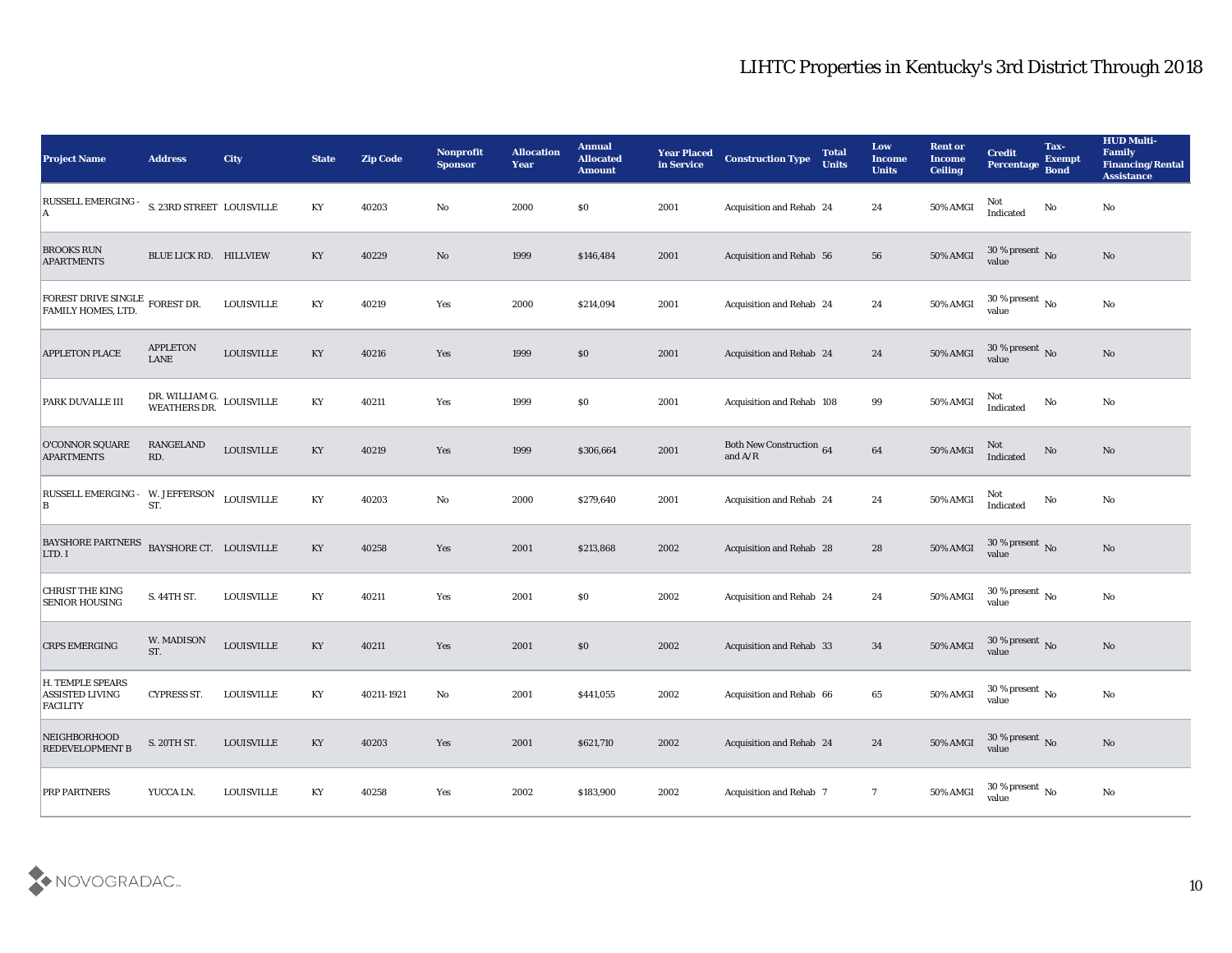| <b>Project Name</b>                         | <b>Address</b>                            | <b>City</b>       | <b>State</b>           | <b>Zip Code</b> | Nonprofit<br><b>Sponsor</b> | <b>Allocation</b><br>Year | <b>Annual</b><br><b>Allocated</b><br><b>Amount</b> | <b>Year Placed</b><br>in Service | <b>Construction Type</b>              | <b>Total</b><br><b>Units</b> | Low<br><b>Income</b><br><b>Units</b> | <b>Rent or</b><br><b>Income</b><br><b>Ceiling</b> | <b>Credit</b><br>Percentage Bond       | Tax-<br><b>Exempt</b> | <b>HUD Multi-</b><br>Family<br><b>Financing/Rental</b><br><b>Assistance</b> |
|---------------------------------------------|-------------------------------------------|-------------------|------------------------|-----------------|-----------------------------|---------------------------|----------------------------------------------------|----------------------------------|---------------------------------------|------------------------------|--------------------------------------|---------------------------------------------------|----------------------------------------|-----------------------|-----------------------------------------------------------------------------|
| <b>SEVEN OAKS</b><br><b>APARTMENTS</b>      | S. 7TH STREET LOUISVILLE                  |                   | KY                     | 40203           | No                          | 2000                      | \$0                                                | 2002                             | Acquisition and Rehab 28              |                              | 21                                   | <b>50% AMGI</b>                                   | $30\,\%$ present $\,$ No value         |                       | No                                                                          |
| <b>WEST LOUISVILLE</b><br><b>EMERGING</b>   | N. 19TH STREET LOUISVILLE                 |                   | KY                     | 40203           | Yes                         | 2001                      | $\$0$                                              | 2002                             | Acquisition and Rehab 34              |                              | 34                                   | 50% AMGI                                          | $70\,\%$ present $\,$ No value         |                       | $\rm\thinspace No$                                                          |
| THE OLD SCHOOL<br><b>APARTMENTS</b>         | HEYWOOD AVE. LOUISVILLE                   |                   | KY                     | 40208           | Yes                         | 2002                      | \$615,358                                          | 2002                             | Acquisition and Rehab 40              |                              | 40                                   | $50\%$ AMGI                                       | $30\,\%$ present $\,$ No value         |                       | No                                                                          |
| <b>BLUELICK PARTNERS</b>                    | HILLCROSS DR. LOUISVILLE                  |                   | KY                     | 40229           | Yes                         | 2002                      | \$182,978                                          | 2003                             | Acquisition and Rehab 21              |                              | 21                                   | 50% AMGI                                          | $30\,\%$ present $\,$ No value         |                       | No                                                                          |
| <b>FEYHURST PHASE I</b>                     | YUCCA LN.                                 | <b>LOUISVILLE</b> | KY                     | 40258           | Yes                         | 2002                      | \$242,700                                          | 2004                             | <b>New Construction</b>               | 53                           | 38                                   | <b>50% AMGI</b>                                   | $30\,\%$ present $\,$ No value         |                       | No                                                                          |
| <b>FEYHURST PHASE II</b>                    | HILLPARK DR. LOUISVILLE                   |                   | KY                     | 40229           | Yes                         | 2003                      | \$95,107                                           | 2004                             | <b>New Construction</b>               | 21                           | 15                                   | 50% AMGI                                          | $30\,\%$ present $\,$ No $\,$<br>value |                       | No                                                                          |
| <b>FRANKLIN SCHOOL</b><br><b>APARTMENTS</b> | <b>ARLINGTON</b><br>AVE.                  | <b>LOUISVILLE</b> | KY                     | 40206           | Yes                         | 2002                      | \$179,580                                          | 2004                             | Both New Construction 12<br>and $A/R$ |                              | 12                                   | $50\%$ AMGI                                       | $30\,\%$ present $\,$ No value         |                       | $\mathbf{N}\mathbf{o}$                                                      |
| <b>GLEN HILL MANOR</b>                      | <b>BOLD FORBES</b><br><b>DRIVE</b>        | <b>LOUISVILLE</b> | KY                     | 40272           | Yes                         | 2002                      | \$1,292,400                                        | 2004                             | Acquisition and Rehab 108             |                              | 81                                   | 50% AMGI                                          | 30 % present $\,$ No $\,$<br>value     |                       | No                                                                          |
| <b>MADISON</b><br><b>APARTMENTS</b>         | MADISON ST. LOUISVILLE                    |                   | KY                     | 40211           | Yes                         | 2001                      | \$198,217                                          | 2004                             | Acquisition and Rehab 36              |                              | 27                                   | <b>50% AMGI</b>                                   | $30\,\%$ present $\,$ No value         |                       | No                                                                          |
| <b>PARK DUVALLE IV - C</b>                  | WILSON AVE.                               | <b>LOUISVILLE</b> | KY                     | 40211           | No                          | 2000                      | \$187,660                                          | 2004                             | Acquisition and Rehab 29              |                              | 18                                   | 50% AMGI                                          | $30\,\%$ present $\,$ No value         |                       | No                                                                          |
| PARK DUVALLE IV - B                         | DR. WILLIAM G.<br>WEATHERS DR. LOUISVILLE |                   | KY                     | 40211           | Yes                         | 2000                      | \$246,250                                          | 2004                             | <b>Acquisition and Rehab 34</b>       |                              | 22                                   | 50% AMGI                                          | 30 % present $\overline{N_0}$<br>value |                       | No                                                                          |
| PARK DUVALLE IV - A DUVALLE DR. LOUISVILLE  |                                           |                   | $\mathbf{K}\mathbf{Y}$ | 40211           | $\mathbf{Yes}$              | 2000                      | \$288,310                                          | 2004                             | Acquisition and Rehab 41              |                              | 26                                   | 50% AMGI                                          | 30 % present $\,$ No $\,$<br>value     |                       | $\mathbf {No}$                                                              |
| PARK DUVALLE IV - D SUMMERS III             | WILLIAM E.<br>AVE.                        | <b>LOUISVILLE</b> | KY                     | 40211           | Yes                         | 2001                      | \$434,864                                          | 2004                             | Acquisition and Rehab 55              |                              | 45                                   | 50% AMGI                                          | 70 % present $\bar{N}$ o<br>value      |                       | No                                                                          |

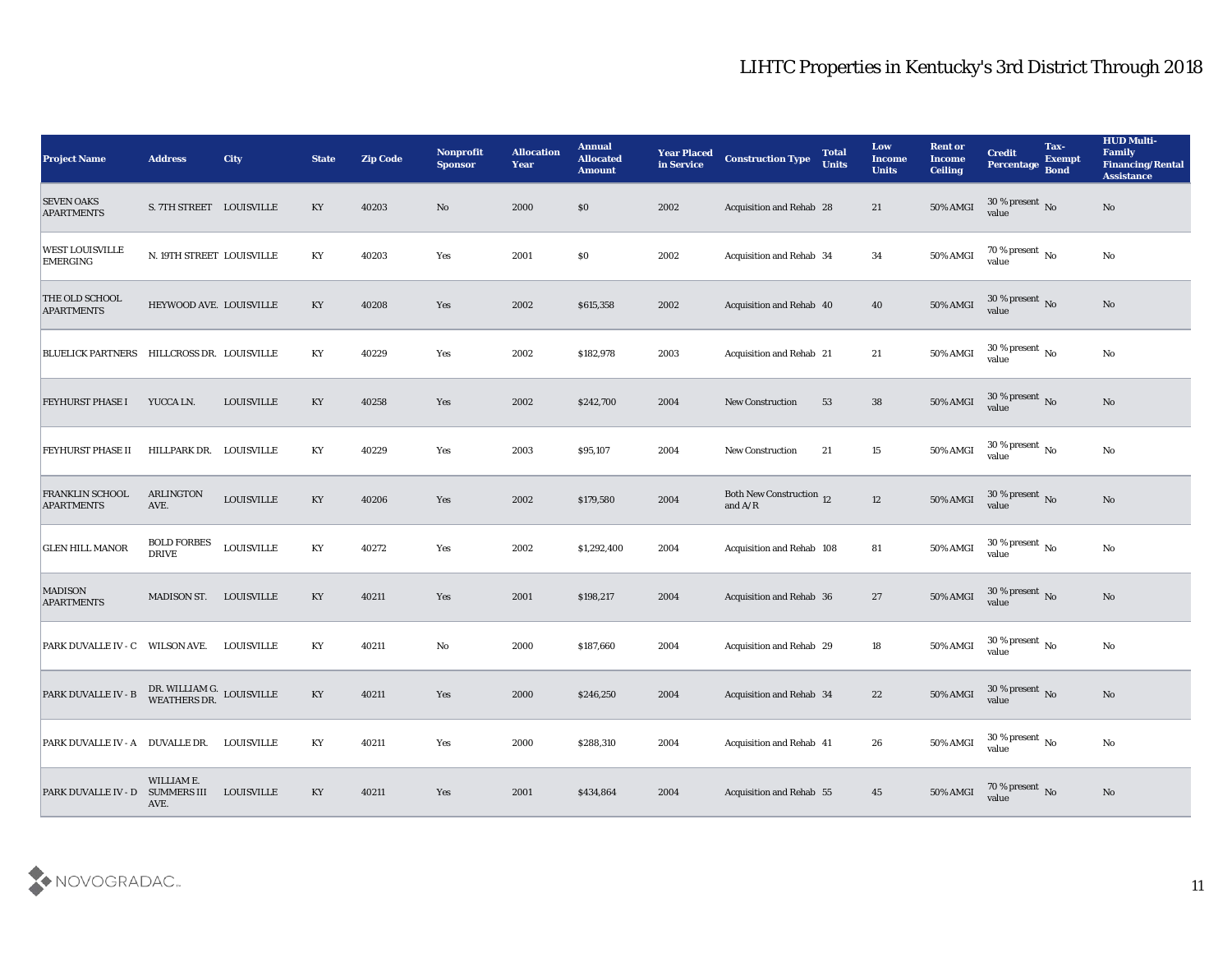| <b>Project Name</b>                                             | <b>Address</b>                         | City               | <b>State</b>           | <b>Zip Code</b> | Nonprofit<br><b>Sponsor</b> | <b>Allocation</b><br><b>Year</b> | <b>Annual</b><br><b>Allocated</b><br><b>Amount</b> | <b>Year Placed</b><br>in Service | <b>Construction Type</b>                                                                        | <b>Total</b><br><b>Units</b> | Low<br><b>Income</b><br><b>Units</b> | <b>Rent or</b><br><b>Income</b><br><b>Ceiling</b> | <b>Credit</b><br>Percentage                 | Tax-<br><b>Exempt</b><br><b>Bond</b> | <b>HUD Multi-</b><br>Family<br><b>Financing/Rental</b><br><b>Assistance</b> |
|-----------------------------------------------------------------|----------------------------------------|--------------------|------------------------|-----------------|-----------------------------|----------------------------------|----------------------------------------------------|----------------------------------|-------------------------------------------------------------------------------------------------|------------------------------|--------------------------------------|---------------------------------------------------|---------------------------------------------|--------------------------------------|-----------------------------------------------------------------------------|
| PARK DUVALLE IV - E                                             | DR. WILLIAM G. LOUISVILLE WEATHERS DR. |                    | KY                     | 40211           | Yes                         | 2001                             | \$242,676                                          | 2004                             | Acquisition and Rehab 33                                                                        |                              | 24                                   | 50% AMGI                                          | 70 % present $\,$ No $\,$<br>value          |                                      | No                                                                          |
| <b>HUNT HOMES</b>                                               | S. 24TH ST.                            | <b>LOUISVILLE</b>  | KY                     | 40211           | Yes                         | 2003                             | \$207,999                                          | 2004                             | Acquisition and Rehab 20                                                                        |                              | 20                                   | 50% AMGI                                          | $30\,\%$ present $\,$ No value              |                                      | No                                                                          |
| STUART APARTMENTS W. OAK STREET LOUISVILLE                      |                                        |                    | KY                     | 40203           | Yes                         | 2002                             | \$0                                                | 2004                             | Acquisition and Rehab 20                                                                        |                              | 15                                   | 50% AMGI                                          | 30 % present $\,$ No $\,$<br>value          |                                      | No                                                                          |
| <b>BY THE PARK</b><br><b>APARTMENTS</b>                         | <b>CRUMS LANE</b>                      | LOUISVILLE         | KY                     | 40216           | Yes                         | 2004                             | \$125,471                                          | 2005                             | <b>New Construction</b>                                                                         | 56                           | 56                                   | 50% AMGI                                          | <b>Both 30%</b><br>and 70%<br>present value | No                                   | No                                                                          |
| <b>CLEO HOUSING II</b>                                          | <b>CLEO AVE.</b>                       | <b>LOUISVILLE</b>  | KY                     | 40213           | Yes                         | 2004                             | $\$0$                                              | 2005                             | <b>New Construction</b>                                                                         | $\overline{7}$               | $7\phantom{.0}$                      | 50% AMGI                                          | 30 % present $\,$ No $\,$<br>value          |                                      | No                                                                          |
| <b>DM33</b>                                                     | W. HILL ST.                            | LOUISVILLE         | KY                     | 40203           | No                          | 2004                             | \$343,200                                          | 2005                             | <b>New Construction</b>                                                                         | 33                           | 33                                   | <b>50% AMGI</b>                                   | $70\,\%$ present $\,$ No value              |                                      | No                                                                          |
| <b>ELLIOTT PARK</b><br><b>APARTMENTS</b>                        | S. 29TH ST.                            | <b>LOUISVILLE</b>  | KY                     | 40211           | Yes                         | 2004                             | \$800,800                                          | 2005                             | Acquisition and Rehab 79                                                                        |                              | 77                                   | 50% AMGI                                          | $70\,\%$ present $\,$ No value              |                                      | No                                                                          |
| <b>FALCON CREST</b><br><b>APARTMENTS -</b><br><b>LOUISVILLE</b> | <b>FALCON CREST</b><br><b>DRIVE</b>    | <b>LOUISVILLE</b>  | KY                     | 40219           | No                          | 2006                             | \$0                                                | 2005                             | Acquisition and Rehab 208                                                                       |                              | 208                                  | <b>50% AMGI</b>                                   | 30 % present No<br>value                    |                                      | No                                                                          |
| <b>HARRIS PARK</b><br><b>APARTMENTS</b>                         | <b>WINNROSE</b><br><b>WAY</b>          | <b>LOUISVILLE</b>  | KY                     | 40211           | Yes                         | 2003                             | \$0                                                | 2005                             | Acquisition and Rehab 40                                                                        |                              | 40                                   | 50% AMGI                                          | $30\,\%$ present $\,$ No value              |                                      | No                                                                          |
| NICHOLS MEADOWS                                                 | NICHOLS VIEW $\quad$ LOUISVILLE<br>CT. |                    | KY                     | 40203           | Yes                         | 2003                             | \$0                                                | 2005                             | Acquisition and Rehab 40                                                                        |                              | 40                                   | 50% AMGI                                          | $30\,\%$ present $\,$ No value              |                                      | No                                                                          |
| ROWAN PLACE SENIOR ROWAN STREET LOUISVILLE<br><b>RESIDENCES</b> |                                        |                    | KY                     | 40212           | Yes                         | 2003                             | \$416,000                                          | 2005                             | Acquisition and Rehab 42                                                                        |                              | 40                                   | 50% AMGI                                          | 70 % present $\,$ No $\,$<br>value          |                                      | No                                                                          |
| <b>STEPHEN FOSTER</b><br>SENIOR LIVING PLUS AVENUE              | <b>GARLAND</b>                         | ${\bf LOUISVILLE}$ | $\mathbf{K}\mathbf{Y}$ | 40211           | $\mathbf{Yes}$              | 2004                             | $\$0$                                              | 2005                             | Acquisition and Rehab 59                                                                        |                              | 43                                   | 50% AMGI                                          | $70\,\%$ present $\,$ No value              |                                      | $\rm\thinspace No$                                                          |
| <b>STROTHERS SCHOOL</b><br><b>APARTMENTS</b>                    | <b>DIXIE HWY</b>                       | <b>LOUISVILLE</b>  | $\mathbf{K}\mathbf{Y}$ | 40201           | $\mathbf{Yes}$              | 2003                             | $\$0$                                              | 2005                             | Both New Construction 29<br>and $\ensuremath{\mathrm{A}}\xspace/\ensuremath{\mathrm{R}}\xspace$ |                              | $\bf 29$                             | 50% AMGI                                          | 30 % present $\,$ No $\,$<br>value          |                                      | $\mathbf {No}$                                                              |

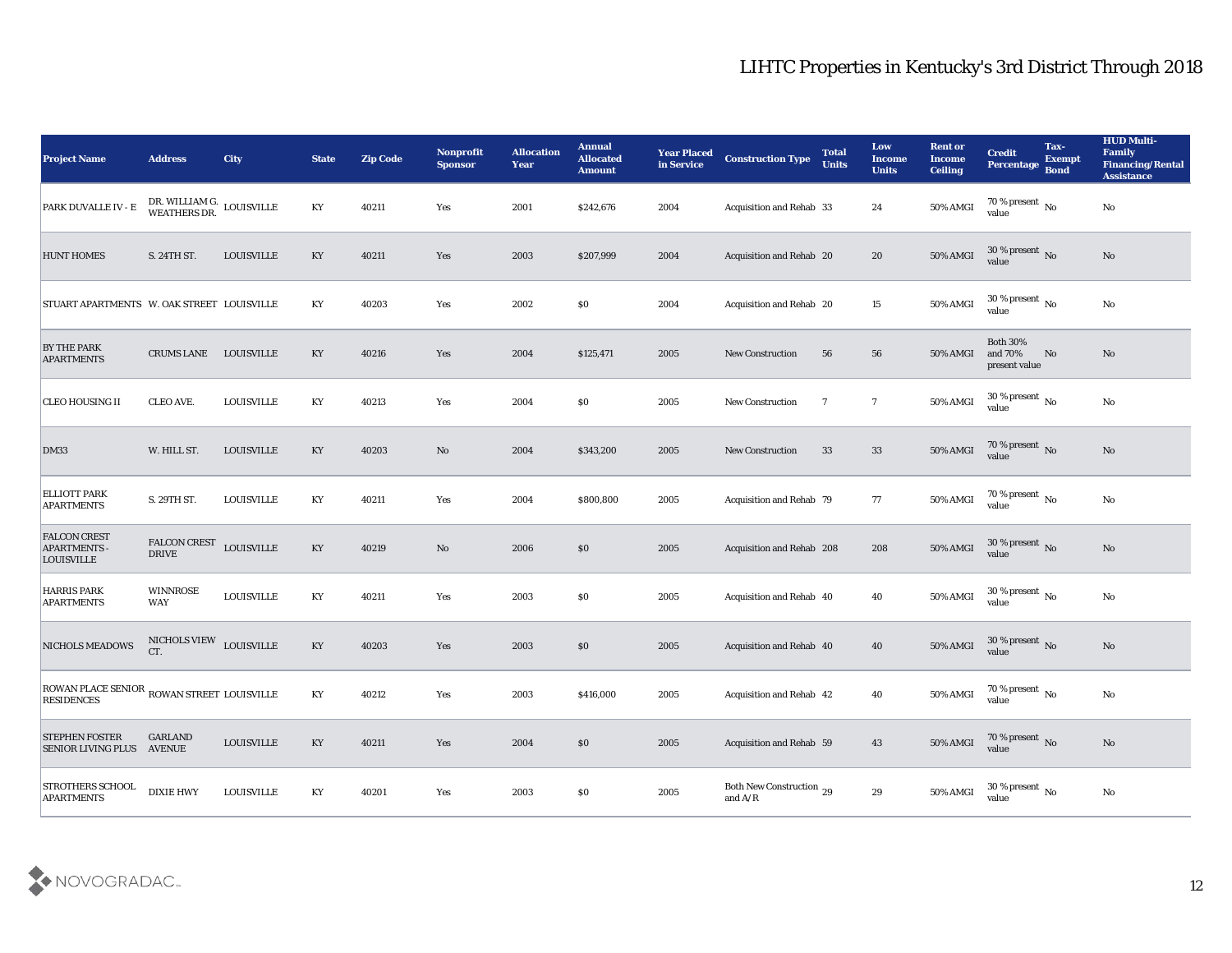| <b>Project Name</b>                                                    | <b>Address</b>                                | <b>City</b>        | <b>State</b> | <b>Zip Code</b> | <b>Nonprofit</b><br><b>Sponsor</b> | <b>Allocation</b><br><b>Year</b> | <b>Annual</b><br><b>Allocated</b><br><b>Amount</b> | <b>Year Placed</b><br>in Service | <b>Construction Type</b>                     | <b>Total</b><br><b>Units</b> | Low<br><b>Income</b><br><b>Units</b> | <b>Rent or</b><br><b>Income</b><br><b>Ceiling</b> | <b>Credit</b><br><b>Percentage</b>          | Tax-<br><b>Exempt</b><br><b>Bond</b> | <b>HUD Multi-</b><br>Family<br><b>Financing/Rental</b><br><b>Assistance</b> |
|------------------------------------------------------------------------|-----------------------------------------------|--------------------|--------------|-----------------|------------------------------------|----------------------------------|----------------------------------------------------|----------------------------------|----------------------------------------------|------------------------------|--------------------------------------|---------------------------------------------------|---------------------------------------------|--------------------------------------|-----------------------------------------------------------------------------|
| <b>VILLAGE MANOR</b><br><b>APARTMENTS</b>                              | <b>FENLEY</b><br><b>AVENUE</b>                | <b>LOUISVILLE</b>  | KY           | 40207           | No                                 | 2006                             | \$230,555                                          | 2005                             | Acquisition and Rehab 251                    |                              | 251                                  | <b>50% AMGI</b>                                   | <b>Both 30%</b><br>and 70%<br>present value | No                                   | No                                                                          |
| MARIAN MANOR II                                                        | YOUNG ST.                                     | <b>LOUISVILLE</b>  | KY           | 40211           | Yes                                | 2003                             | $\$0$                                              | 2005                             | <b>New Construction</b>                      | 24                           | 24                                   | 50% AMGI                                          | $30\,\%$ present $\,$ No value              |                                      | No                                                                          |
| <b>SOUTH CRUMS</b><br><b>SENIOR APTS.</b>                              | KRISTIN WAY LOUISVILLE                        |                    | KY           | 40216           | Yes                                | 2004                             | \$159,590                                          | 2006                             | <b>New Construction</b>                      | 24                           | 24                                   | 50% AMGI                                          | 70 % present No<br>value                    |                                      | No                                                                          |
| <b>CATHEDRAL</b><br><b>COMMONS</b><br><b>APARTMENTS</b>                | <b>SOUTH 2ND</b><br><b>STREET</b>             | <b>LOUISVILLE</b>  | KY           | 40202           | No                                 | 2004                             | \$416,000                                          | 2006                             | Acquisition and Rehab 40                     |                              | 40                                   | 50% AMGI                                          | 70 % present $\overline{N_0}$<br>value      |                                      | $\mathbf{N}\mathbf{o}$                                                      |
| <b>TERRACE PLACE</b><br><b>APARTMENTS DBA</b><br><b>JACOBS LANDING</b> | MEDALLION CT. LOUISVILLE                      |                    | KY           | 40299           | Yes                                | 2004                             | \$179,365                                          | 2006                             | <b>Both New Construction 62</b><br>and $A/R$ |                              | 62                                   | 50% AMGI                                          | <b>Both 30%</b><br>and 70%<br>present value | No                                   | No                                                                          |
| <b>WHISPERING WOODS</b><br><b>APARTMENTS</b>                           | <b>CANE RUN</b><br><b>ROAD</b>                | <b>LOUISVILLE</b>  | KY           | 40216           | No                                 | 2005                             | \$337,500                                          | 2006                             | Acquisition and Rehab 48                     |                              | 48                                   | 50% AMGI                                          | 70 % present $\,$ No $\,$<br>value          |                                      | No                                                                          |
| <b>ZION SENIOR</b><br><b>HOUSING</b>                                   | W. MUHAMMAD $_{\rm LOUISVILLE}$ ALI BLVD.     |                    | KY           | 40212           | Yes                                | 2005                             | \$343,200                                          | 2006                             | <b>New Construction</b>                      | 34                           | 33                                   | 50% AMGI                                          | $70\,\%$ present $\,$ No value              |                                      | No                                                                          |
| <b>LMHA HOMES</b>                                                      | S. 31ST ST.                                   | <b>LOUISVILLE</b>  | KY           | 40203           | Yes                                | 2004                             | \$447,200                                          | 2006                             | Acquisition and Rehab 23                     |                              | 23                                   | 50% AMGI                                          | 70 % present $\,$ No $\,$<br>value          |                                      | No                                                                          |
| <b>NEW DIRECTIONS</b><br>SINGLE-FAMILY<br><b>HOMES</b>                 | E. ST.<br>CATHERINE ST.                       | LOUISVILLE         | KY           | 40203           | Yes                                | 2004                             | \$445,600                                          | 2006                             | Acquisition and Rehab 22                     |                              | 22                                   | <b>50% AMGI</b>                                   | $70$ % present $${\rm No}$$ value           |                                      | No                                                                          |
| PARTNERSHIP HOMES S. 22ND ST.                                          |                                               | <b>LOUISVILLE</b>  | KY           | 40206           | Yes                                | 2004                             | \$492,000                                          | 2006                             | Acquisition and Rehab 23                     |                              | 24                                   | 50% AMGI                                          | 70 % present $\,$ No $\,$<br>value          |                                      | No                                                                          |
| <b>ST. COLUMBA SENIOR</b><br><b>APARTMENTS</b>                         | W. MARKET ST. LOUISVILLE                      |                    | KY           | 40212           | No                                 | 2004                             | \$540,009                                          | 2006                             | New Construction                             | 75                           | 75                                   | 50% AMGI                                          | 70 % present No<br>value                    |                                      | No                                                                          |
| <b>KORFHAGE HOUSE</b>                                                  | SOUTH SHELBY $\,$ LOUISVILLE<br><b>STREET</b> |                    | KY           | 40202           | $\mathbf{Yes}$                     | 2004                             | \$39,868                                           | 2006                             | Acquisition and Rehab 2                      |                              | $\boldsymbol{2}$                     | 50% AMGI                                          | $70\,\%$ present $\,$ No value              |                                      | $\mathbf{N}\mathbf{o}$                                                      |
| NORTON COMMONS<br><b>SENIOR RESIDENCES</b>                             | <b>MEETING</b><br><b>STREET</b>               | ${\tt LOUISVILLE}$ | KY           | 40059           | $\mathbf{Yes}$                     | 2004                             | \$441,600                                          | 2006                             | Acquisition and Rehab 24                     |                              | 24                                   | <b>50% AMGI</b>                                   | 70 % present $\sqrt{\ }$ No<br>value        |                                      | $\rm\thinspace No$                                                          |

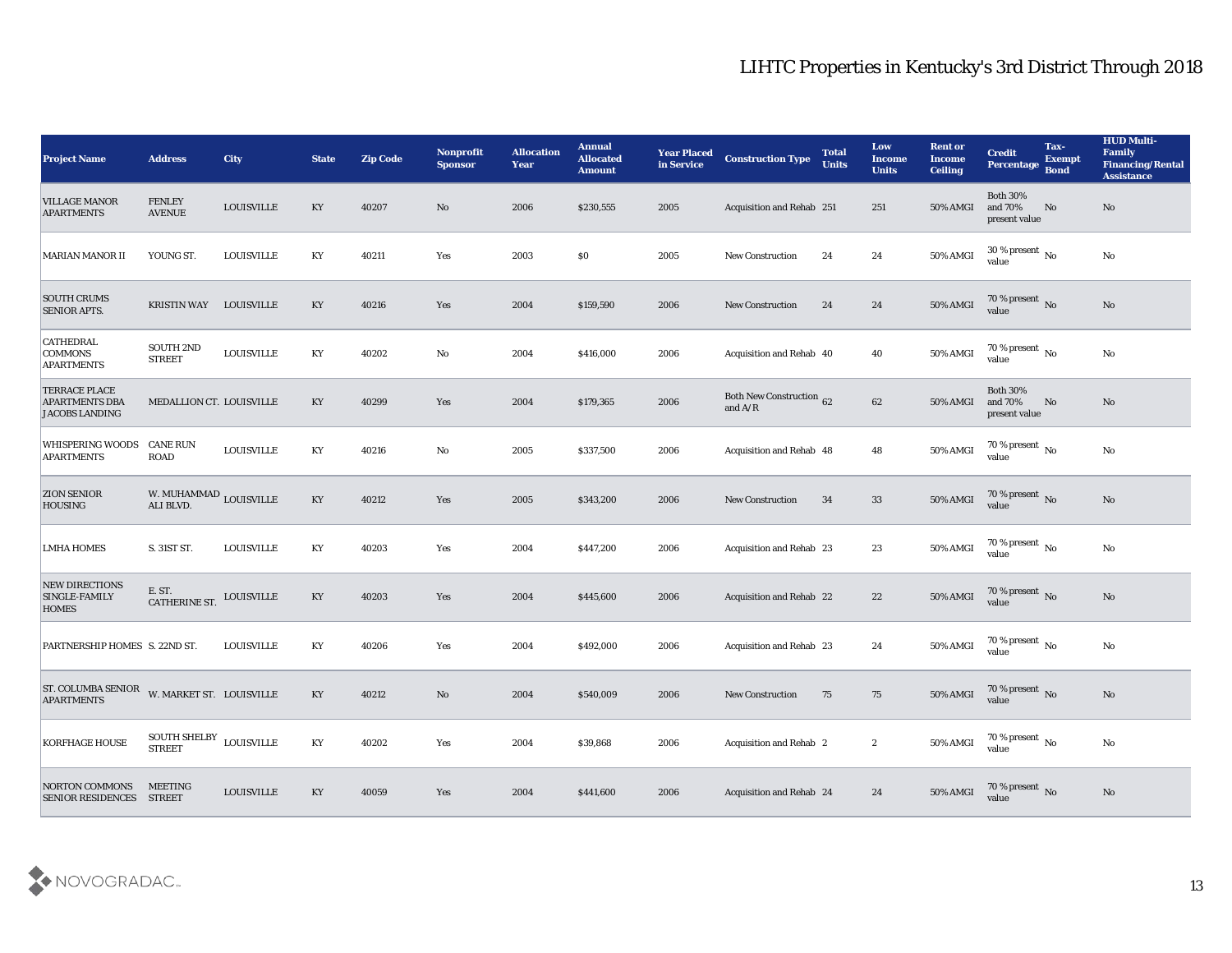| <b>Project Name</b>                               | <b>Address</b>                                          | City              | <b>State</b> | <b>Zip Code</b> | Nonprofit<br><b>Sponsor</b> | <b>Allocation</b><br><b>Year</b> | <b>Annual</b><br><b>Allocated</b><br><b>Amount</b> | <b>Year Placed</b><br>in Service | <b>Construction Type</b>                                                                            | <b>Total</b><br><b>Units</b> | Low<br><b>Income</b><br><b>Units</b> | <b>Rent or</b><br><b>Income</b><br><b>Ceiling</b> | <b>Credit</b><br><b>Percentage</b>          | Tax-<br><b>Exempt</b><br><b>Bond</b> | <b>HUD Multi-</b><br>Family<br><b>Financing/Rental</b><br><b>Assistance</b> |
|---------------------------------------------------|---------------------------------------------------------|-------------------|--------------|-----------------|-----------------------------|----------------------------------|----------------------------------------------------|----------------------------------|-----------------------------------------------------------------------------------------------------|------------------------------|--------------------------------------|---------------------------------------------------|---------------------------------------------|--------------------------------------|-----------------------------------------------------------------------------|
| <b>LIBERTY GREEN - FKA</b><br><b>CLARKSDALE I</b> | EAST<br><b>JEFFERSON</b>                                | <b>LOUISVILLE</b> | KY           | 40202           | Yes                         | 2007                             | \$836,128                                          | 2007                             | Acquisition and Rehab 148                                                                           |                              | 143                                  | 50% AMGI                                          | 30 % present $\,$ No $\,$<br>value          |                                      | No                                                                          |
| CLARKSDALE RENTAL EAST LIBERTY<br>II              | <b>STREET</b>                                           | <b>LOUISVILLE</b> | KY           | 40202           | Yes                         | 2006                             | \$696,800                                          | 2007                             | Acquisition and Rehab 76                                                                            |                              | 67                                   | 50% AMGI                                          | $70\,\%$ present $\,$ No value              |                                      | No                                                                          |
| <b>GREYSTONE</b><br><b>APARTMENTS</b>             | <b>WEST ORMSBY</b><br>AVE.                              | <b>LOUISVILLE</b> | KY           | 40203           | No                          | 2006                             | \$466,570                                          | 2007                             | Acquisition and Rehab 35                                                                            |                              | 35                                   | <b>50% AMGI</b>                                   | <b>Both 30%</b><br>and 70%<br>present value | No                                   | No                                                                          |
| <b>SERENITY COURT</b><br><b>APARTMENTS</b>        | <b>PRESTON</b><br><b>HIGHWAY</b>                        | <b>LOUISVILLE</b> | KY           | 40219           | Yes                         | 2005                             | \$467,082                                          | 2007                             | Acquisition and Rehab 28                                                                            |                              | 28                                   | <b>50% AMGI</b>                                   | $70\,\%$ present $\,$ No value              |                                      | No                                                                          |
| <b>SHALOM TOWERS</b>                              | <b>DUTCHMANS</b><br>LANE                                | <b>LOUISVILLE</b> | KY           | 40205           | No                          | 2007                             | \$345,179                                          | 2007                             | Both New Construction 150<br>and $A/R$                                                              |                              | 149                                  | 50% AMGI                                          | 30 % present $\,$ No $\,$<br>value          |                                      | No                                                                          |
| <b>WOODSMILL</b><br><b>APARTMENTS</b>             | <b>HUNTINGTON</b><br>PARK DRIVE                         | <b>LOUISVILLE</b> | KY           | 40213           | No                          | 2007                             | \$807,790                                          | 2007                             | <b>Both New Construction</b> 535<br>and $A/R$                                                       |                              | 491                                  | <b>50% AMGI</b>                                   | $30\,\%$ present $\,$ No value              |                                      | No                                                                          |
| <b>WILLOW CREEK</b><br>MANOR APARTMENTS           | <b>OLD</b><br>SHEPHERDSVIL LOUISVILLE<br><b>LE ROAD</b> |                   | KY           | 40218           | No                          | 2006                             | \$96,963                                           | 2007                             | New Construction                                                                                    | 24                           | 24                                   | 50% AMGI                                          | $70\,\%$ present $\,$ No value              |                                      | No                                                                          |
| <b>HIGHLANDS COURT</b><br><b>APARTMENTS</b>       | <b>RICHMOND</b><br><b>DRIVE</b>                         | <b>LOUISVILLE</b> | KY           | 40205           | No                          | 2008                             | \$226,268                                          | 2007                             | Acquisition and Rehab 99                                                                            |                              | 99                                   | 50% AMGI                                          | $30$ % present $\,$ No $\,$<br>value        |                                      | No                                                                          |
| <b>COUNTRY PLACE</b><br><b>APARTMENTS</b>         | <b>LAMBOURNE</b><br>BLVD.                               | <b>LOUISVILLE</b> | KY           | 40272           | No                          | 2008                             | \$266,034                                          | 2008                             | Both New Construction 120<br>and $\ensuremath{\mathrm{A}}/\ensuremath{\mathrm{R}}$                  |                              | 120                                  | 50% AMGI                                          | 30 % present $\,$ No $\,$<br>value          |                                      | No                                                                          |
| <b>LOUISVILLE SCHOLAR</b><br><b>HOUSE</b>         | <b>REG SMITH</b><br><b>CIRCLE</b>                       | <b>LOUISVILLE</b> | KY           | 40208           | Yes                         | 2006                             | \$759,315                                          | 2008                             | <b>New Construction</b>                                                                             | 56                           | 56                                   | <b>50% AMGI</b>                                   | 70 % present $\,$ No $\,$<br>value          |                                      | No                                                                          |
| <b>WOODSIDE VILLAGE</b><br><b>APTS</b>            | KOHLER DR                                               | <b>LOUISVILLE</b> | KY           |                 | No                          | 2008                             | \$270,406                                          | 2008                             | Acquisition and Rehab 158                                                                           |                              | 158                                  | 50% AMGI                                          | 70 % present $\,$ No $\,$<br>value          |                                      |                                                                             |
| <b>BROOK STREET</b><br><b>APARTMENTS</b>          | SOUTH BROOK<br><b>STREET</b>                            | <b>LOUISVILLE</b> | KY           | 40203           | $\rm\thinspace No$          | 2008                             | \$838,142                                          | 2009                             | <b>Both New Construction</b> <sub>37</sub><br>and $\ensuremath{\mathrm{A}}/\ensuremath{\mathrm{R}}$ |                              | $37\,$                               | 50% AMGI                                          | Both $30\%$<br>and $70\%$<br>present value  | No                                   | $\rm No$                                                                    |
| <b>FRANCISCAN SENIOR</b><br><b>ESTATES</b>        | <b>FERN VALLEY</b><br><b>ROAD</b>                       | <b>LOUISVILLE</b> | KY           | 40219           | Yes                         | 2007                             | \$956,928                                          | 2009                             | Acquisition and Rehab 54                                                                            |                              | 54                                   | 50% AMGI                                          | 70 % present $\,$ No $\,$<br>value          |                                      | $\mathbf{N}\mathbf{o}$                                                      |

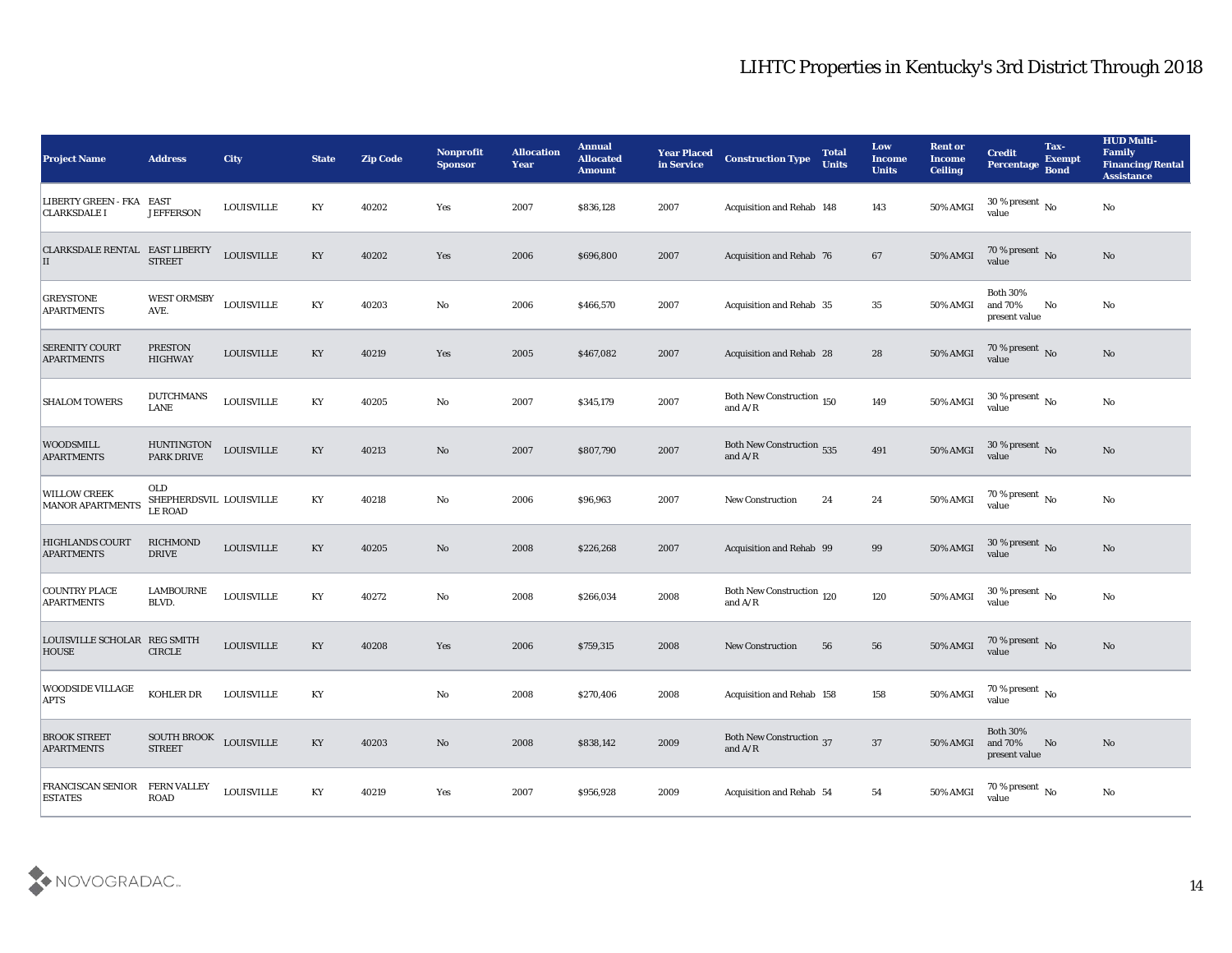| <b>Project Name</b>                                                | <b>Address</b>                                          | <b>City</b>       | <b>State</b>           | <b>Zip Code</b> | Nonprofit<br><b>Sponsor</b> | <b>Allocation</b><br><b>Year</b> | <b>Annual</b><br><b>Allocated</b><br><b>Amount</b> | <b>Year Placed</b><br>in Service | <b>Construction Type</b>               | <b>Total</b><br><b>Units</b> | Low<br><b>Income</b><br><b>Units</b> | <b>Rent or</b><br><b>Income</b><br><b>Ceiling</b> | <b>Credit</b><br>Percentage Bond            | Tax-<br><b>Exempt</b> | <b>HUD Multi-</b><br>Family<br><b>Financing/Rental</b><br><b>Assistance</b> |
|--------------------------------------------------------------------|---------------------------------------------------------|-------------------|------------------------|-----------------|-----------------------------|----------------------------------|----------------------------------------------------|----------------------------------|----------------------------------------|------------------------------|--------------------------------------|---------------------------------------------------|---------------------------------------------|-----------------------|-----------------------------------------------------------------------------|
| <b>OVERLOOK TERRACE</b><br><b>APARTMENTS</b>                       | <b>GLIMMER WAY LOUISVILLE</b>                           |                   | KY                     | 40214           | No                          | 2009                             | \$537,137                                          | 2009                             | Acquisition and Rehab 144              |                              | 144                                  | <b>50% AMGI</b>                                   | 30 % present No<br>value                    |                       | No                                                                          |
| <b>WHISPERING WOODS</b><br>APARTMENTS PHASE                        | TIPSY CIRCLE                                            | LOUISVILLE        | KY                     | 40208           | No                          | 2008                             | \$436,103                                          | 2009                             | Acquisition and Rehab 50               |                              | 50                                   | 50% AMGI                                          | 70 % present $\,$ No $\,$<br>value          |                       | No                                                                          |
| <b>CLARKSDALE RENTAL</b><br>IV                                     | <b>EAST</b><br><b>JEFFERSON</b><br><b>STREET</b>        | <b>LOUISVILLE</b> | KY                     | 40202           | No                          | 2007                             | \$699,975                                          | 2009                             | Acquisition and Rehab 73               |                              | 61                                   | <b>50% AMGI</b>                                   | 70 % present $\bar{N}$ o<br>value           |                       | No                                                                          |
| PARTRIDGE POINTE<br><b>APARTMENTS</b>                              | <b>DENA DRIVE</b>                                       | <b>LOUISVILLE</b> | KY                     | 40215           | No                          | 2009                             | \$398,481                                          | 2009                             | Both New Construction 276<br>and $A/R$ |                              | 263                                  | 50% AMGI                                          | 30 % present $\,$ No $\,$<br>value          |                       | No                                                                          |
| CLARKSDALE RENTAL MARSHALL<br>Ш                                    | <b>STREET</b>                                           | <b>LOUISVILLE</b> | KY                     | 40202           | No                          | Insufficient<br>Data             | \$757,594                                          | 2009                             | Acquisition and Rehab 146              |                              | 120                                  | <b>50% AMGI</b>                                   | $30\,\%$ present $\,$ No $\,$<br>value      |                       | No                                                                          |
| THE HEALING PLACE,<br>INC.                                         | <b>SOUTH 15TH</b><br><b>STREET</b>                      | <b>LOUISVILLE</b> | KY                     | 40210           | Yes                         | 2007                             | \$675,000                                          | 2009                             | <b>New Construction</b>                | 68                           | 68                                   | 50% AMGI                                          | 70 % present $\,$ No $\,$<br>value          |                       | No                                                                          |
| <b>COVENTRY COMMONS</b><br>II                                      | <b>COVENTRY</b><br><b>COMMONS</b><br><b>DRIVE</b>       | <b>LOUISVILLE</b> | KY                     | 40216           | Yes                         | 2008                             | \$1,310,694                                        | 2009                             | Acquisition and Rehab 72               |                              | 70                                   | 50% AMGI                                          | <b>Both 30%</b><br>and 70%<br>present value | No                    | No                                                                          |
| COVENTRY COMMONS, CANE RUN RD<br><b>LTD</b>                        |                                                         | LOUISVILLE        | KY                     | 40216           | Yes                         | 2006                             | \$728,751                                          | 2010                             | Acquisition and Rehab 99               |                              | 98                                   | 50% AMGI                                          | <b>Both 30%</b><br>and 70%<br>present value | No                    | No                                                                          |
| <b>OLYMPIC</b><br><b>APARTMENTS, LTD</b>                           | <b>WEST</b><br>BRECKINRIDGE LOUISVILLE<br><b>STREET</b> |                   | KY                     | 40203           | $\mathbf{N}\mathbf{o}$      | 2006                             | \$1,316,000                                        | 2010                             | <b>New Construction</b>                | 24                           | 24                                   | <b>50% AMGI</b>                                   | $70$ % present $\,$ No value                |                       | No                                                                          |
| STODDARD JOHNSTON BRADLEY<br><b>SCHOLAR HOUSE</b>                  | <b>AVENUE</b>                                           | <b>LOUISVILLE</b> | KY                     | 40217           | No                          | 2010                             | \$1,111,389                                        | 2011                             | Acquisition and Rehab 57               |                              | 57                                   | 50% AMGI                                          | 70 % present $\,$ No $\,$<br>value          |                       | No                                                                          |
| <b>ORACLE</b><br><b>NEIGHBORHOOD</b><br><b>REVITALIZATION 2010</b> | S. 18TH STREET LOUISVILLE                               |                   | KY                     | 40203           | No                          | 2010                             | \$900,000                                          | 2011                             | New Construction                       | 50                           | 50                                   | <b>50% AMGI</b>                                   | 70 % present No<br>value                    |                       | No                                                                          |
| BROOKSTONE SENIOR BIGGIN HILL<br><b>APARTMENTS</b>                 | <b>COURT</b>                                            | <b>LOUISVILLE</b> | KY                     | 40220           | $\mathbf {No}$              | 2010                             | \$749,744                                          | 2011                             | New Construction                       | 56                           | 56                                   | 50% AMGI                                          | $70$ % present $\,$ No value                |                       | $\mathbf{N}\mathbf{o}$                                                      |
| DOWNTOWN SCHOLAR SOUTH FIRST<br><b>HOUSE</b>                       | ST.                                                     | <b>LOUISVILLE</b> | $\mathbf{K}\mathbf{Y}$ | 40203           | Yes                         | 2008                             | \$7,083,748                                        | 2011                             | New Construction                       | 54                           | $\bf{0}$                             | 50% AMGI                                          | 70 % present $\,$ No $\,$<br>value          |                       | No                                                                          |